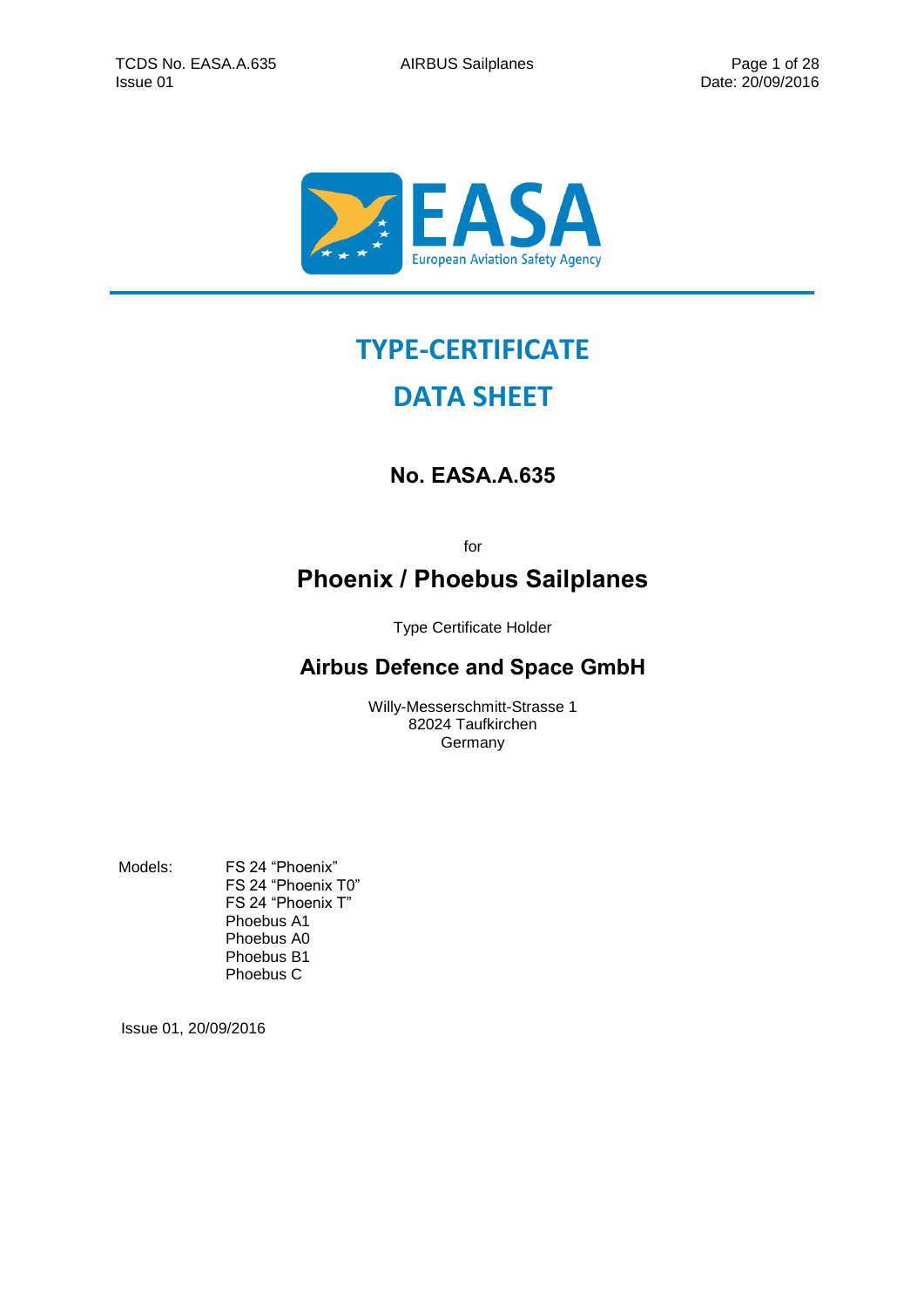## <span id="page-1-0"></span>**Table of Content**

| <b>SECTION A:</b> |  |  |  |  |
|-------------------|--|--|--|--|
| A.I               |  |  |  |  |
| A.II              |  |  |  |  |
| A.III             |  |  |  |  |
| A.IV              |  |  |  |  |
| A.V               |  |  |  |  |
| <b>SECTION B:</b> |  |  |  |  |
| B.I               |  |  |  |  |
| B.II              |  |  |  |  |
| B.III             |  |  |  |  |
| <b>B.IV</b>       |  |  |  |  |
| B.V               |  |  |  |  |
| <b>SECTION C:</b> |  |  |  |  |
| C.1               |  |  |  |  |
| C.II              |  |  |  |  |
| C.III             |  |  |  |  |
| C.IV              |  |  |  |  |
| C.V               |  |  |  |  |
|                   |  |  |  |  |
| <b>SECTION D:</b> |  |  |  |  |
| D.I               |  |  |  |  |
| D.II              |  |  |  |  |
| D.III             |  |  |  |  |
| D.IV              |  |  |  |  |
| D.V               |  |  |  |  |
|                   |  |  |  |  |
| E.I               |  |  |  |  |
| E.II              |  |  |  |  |
| E.III             |  |  |  |  |
| E.IV              |  |  |  |  |
| E.V               |  |  |  |  |
| <b>SECTION F:</b> |  |  |  |  |
| F.I               |  |  |  |  |
| F.II              |  |  |  |  |
| F.III             |  |  |  |  |
| F.IV              |  |  |  |  |
| F.V               |  |  |  |  |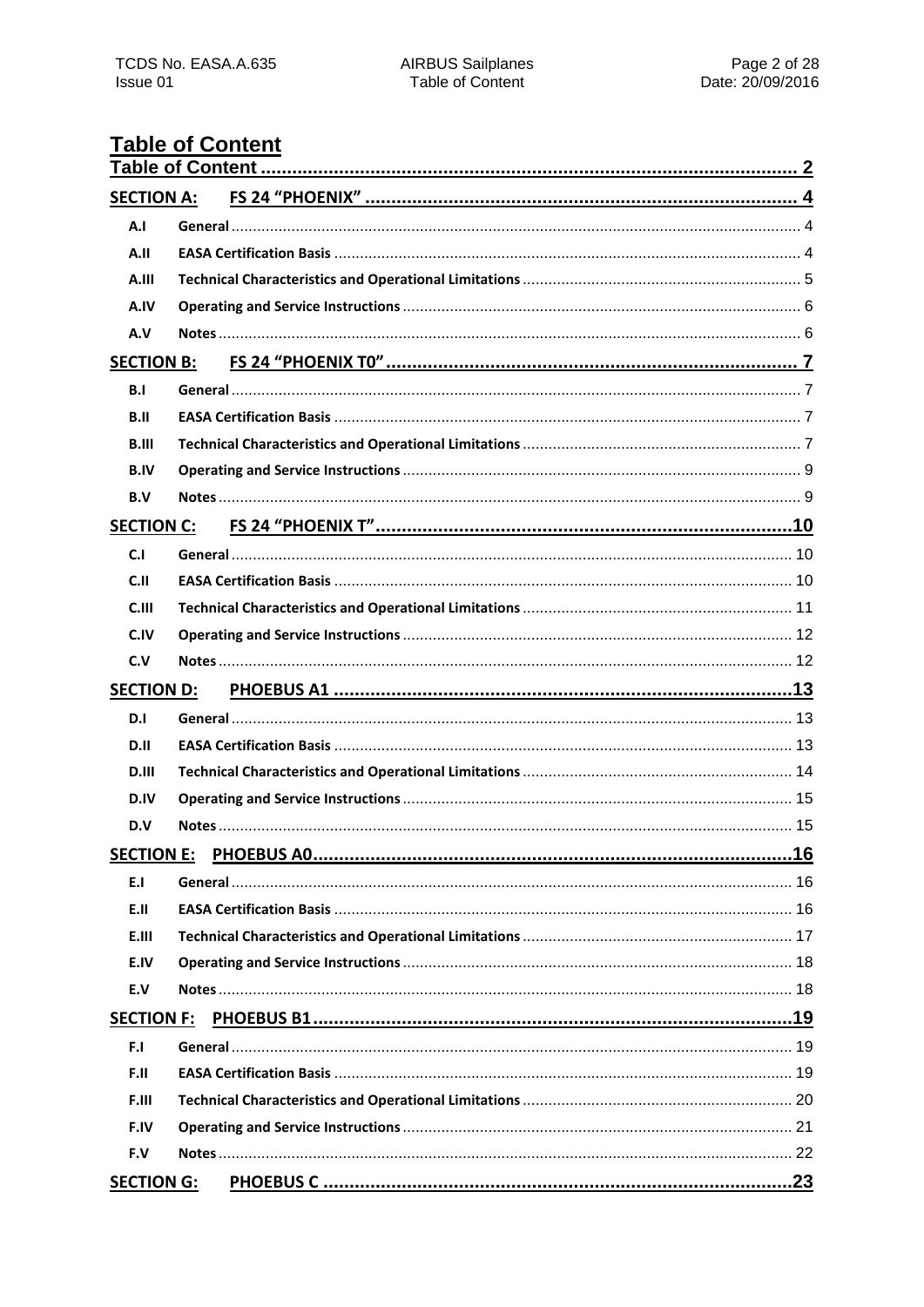| G.I   |  |
|-------|--|
| G.II  |  |
| G.III |  |
| G.IV  |  |
| G.V   |  |
|       |  |
| H.I   |  |
| H.II  |  |
| H.III |  |
|       |  |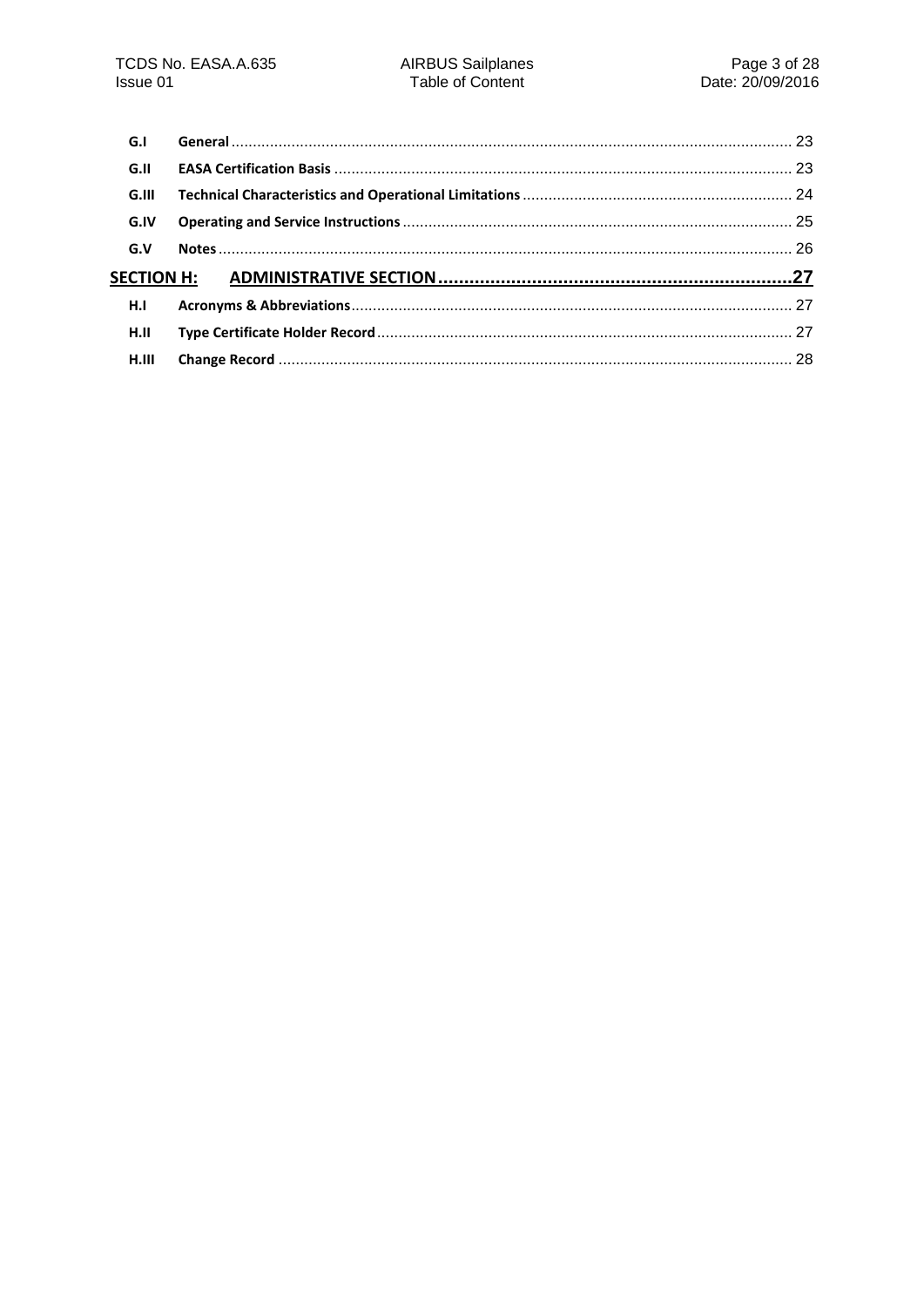## <span id="page-3-0"></span>**SECTION A: FS 24 "PHOENIX"**

## <span id="page-3-1"></span>**A.I General**

- 1. Type/ Model/ Variant
	- 1.1 Type: FS 24 "Phoenix"
	- 1.2 Model: FS 24 "Phoenix"
- 2. Airworthiness Category Sailplane
- 3. Manufacturer

Akademische Fliegergruppe Stuttgart e.V.

Abteilung Industrie Entwicklung Stuttgart Pfaffenwaldring 35 70569 Stuttgart

- Deutschland
- 4. State of Design Authority

Germany

5. State of Design Authority Type Certificate Date LBA Type Certificate Date: 31 January 1959 Supplemented: 25 July 1962

## <span id="page-3-2"></span>**A.II EASA Certification Basis**

1. Reference Date for determining the applicable requirements

Letter from LBA dated 24 October 1955

- 2. Airworthiness Requirements
	- Bauvorschriften für Segelflugzeuge (BVS)
	- Heft 1 bis 3, Issue August 1939,
	- In combination with:
	- British Civil Airworthiness Requirements (BCAR)
	- Section E "Gliders"
	- Subsection 2 "Flight"
	- "Vorläufige Lufttüchtigkeitsrichtlinien für Schleppflug", Issue 1955
	- "Sondervereinbarungen im Hinblick auf neue Bauweise", Issue 1955
- 3. Special Conditions

None

4. Exemptions

None

5. Equivalent Safety Findings

None

6. Environmental Protection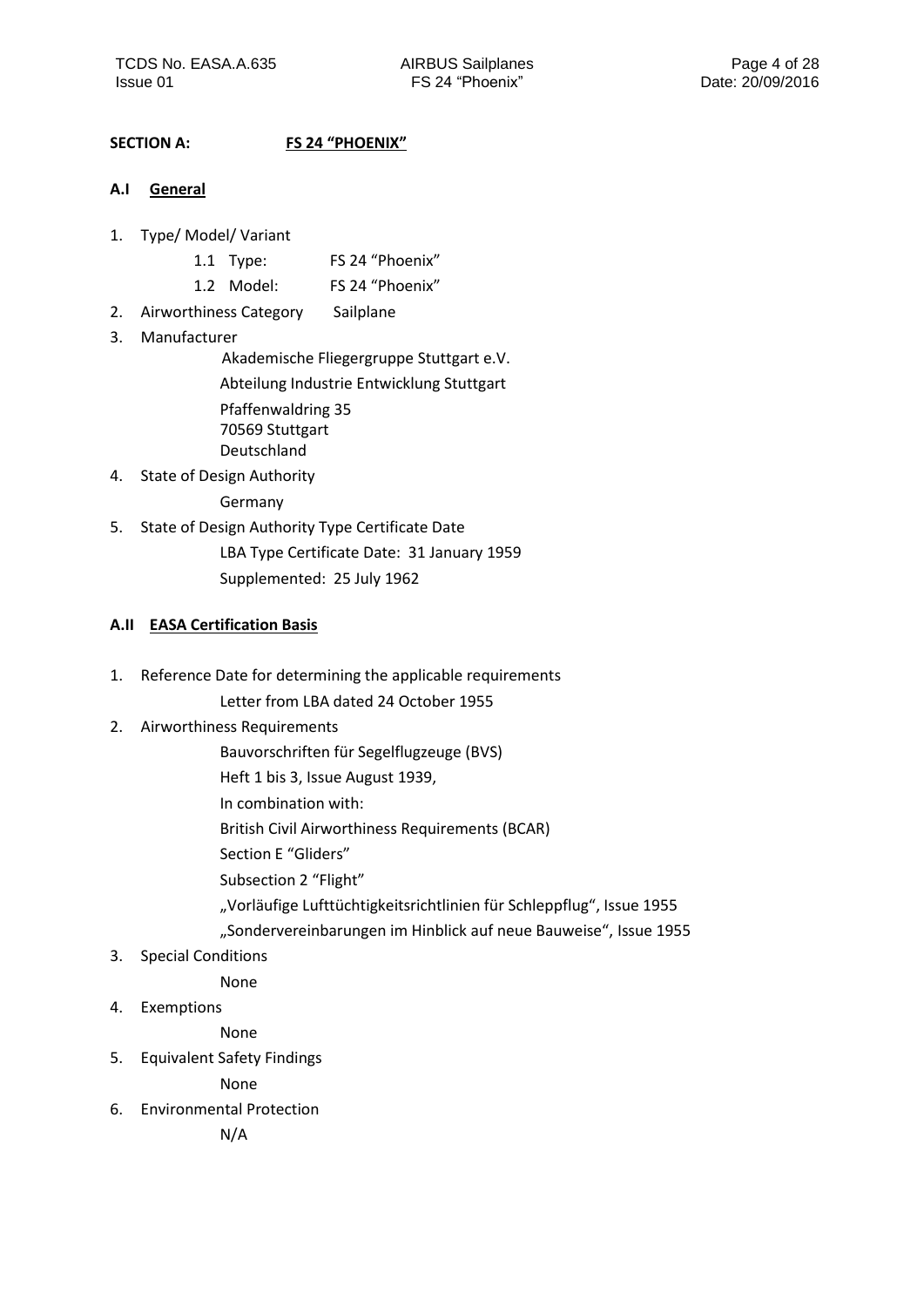#### <span id="page-4-0"></span>**A.III Technical Characteristics and Operational Limitations**

1. Type Design Definition

Drawing set FS 24 "Phoenix" dated December 1958

2. Description

Single-seat midwing cantilever sailplane, laminar airfoil, standard empennage, blown canopy, skid, wing unit, empennage and fuselage produced as sandwich shells with glass fibre reinforced polyester resin top layers.

#### 3. Equipment

Min. equipment:

- 1 Air speed indicator
- 1 Altimeter
- 1 four-point harness
- 4. Dimensions

Span: 16 m

5. Launching Hooks

Safety hook "Europa G 72", LBA Datasheet No. 60.230/2

6. Weak Links

min. 440 kg max. 560 kg

7. Load Factors

+4 / -2 as defined in BVS

- 8. Air Speeds
	- Maximum permitted speeds:

For auto-tow and winch launching: 90 km/h

For aero-tow: 105 km/h

In rough air: 105 km/h

In smooth air: 175 km/h

9. Approved Operations Capability

VFR-Day

## 10. Maximum Masses

Max. Mass: 265 kg

Max. Mass of non-lifting parts: 170 kg

#### 11. Centre of Gravity Range

Forward limit: 315 mm Rearward limit: 390 mm

#### 12. Datum

wing leading edge

#### 13. Levelling Means

bottom side of rear fuselage horizontal

14. Control Surface Deflections

refer to flight and operations manual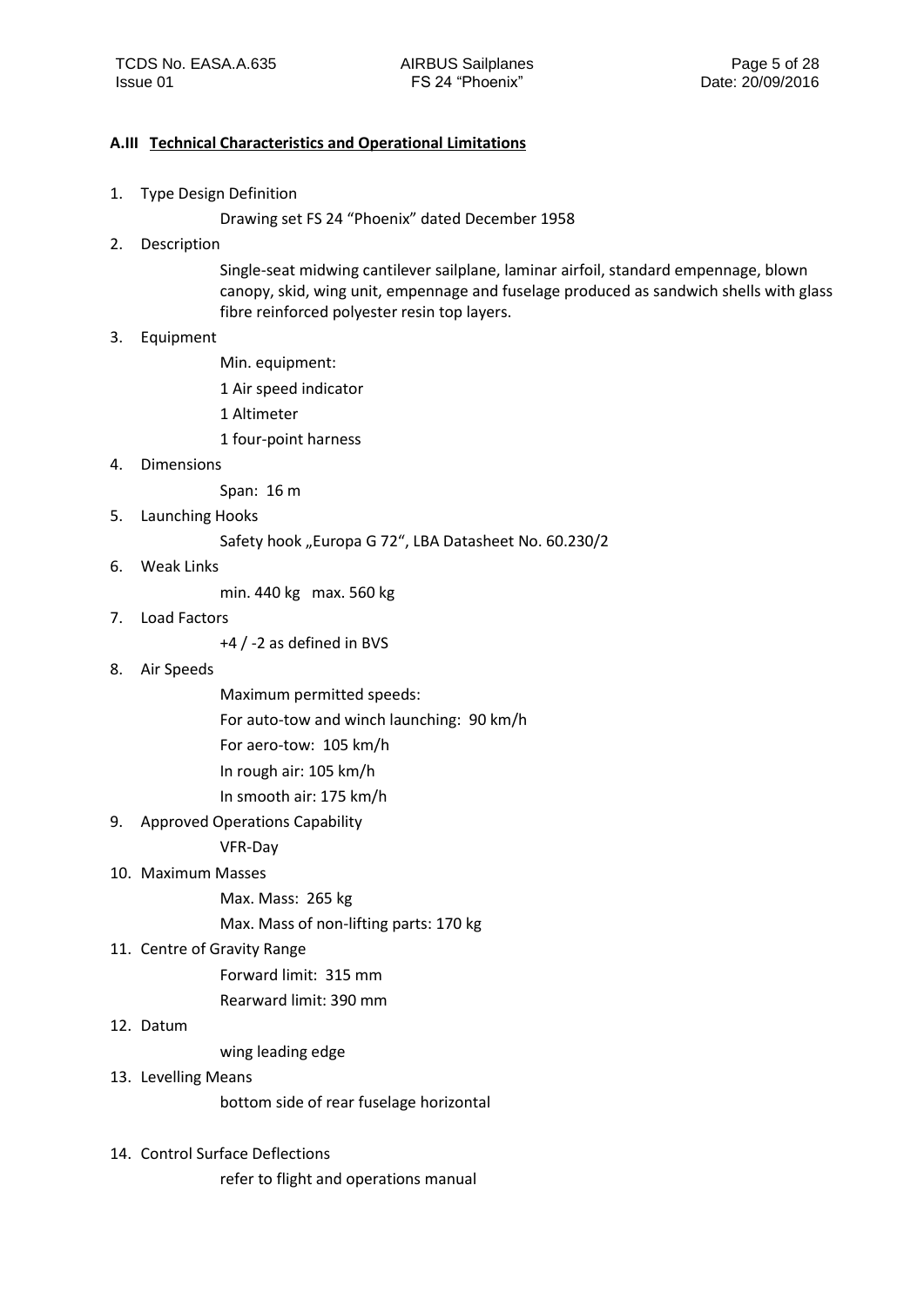15. Minimum Flight Crew

1

16. Maximum Passenger Seating Capacity

0

17. Baggage/ Cargo Compartments

refer to flight and operations manual

18. Lifetime limitations

refer to flight and operations manual

## <span id="page-5-0"></span>**A.IV Operating and Service Instructions**

1. Flight Manual

Operation Manual FS 24 "Phoenix", Issue August 1958, DVL-PfL approved

2. Maintenance Manual

Operation Manual FS 24 "Phoenix", Issue August 1958, DVL-PfL approved

3. Structural Repair Manual

N/A

4. Operating Manual for the Launching Hooks Manual for the TOST Release, latest approved version

## <span id="page-5-1"></span>**A.V Notes**

For all major repair work contact the technical expert and spare parts supplier Fiberglas-Technik Rudolf Lindner GmbH & Co.KG, Steige 3, D-88487 Walpertshofen, Germany Certification is limited to serial numbers 1 to 6

Operation is limited to a maximum laminate temperature of 35°C due to the polyester resin system.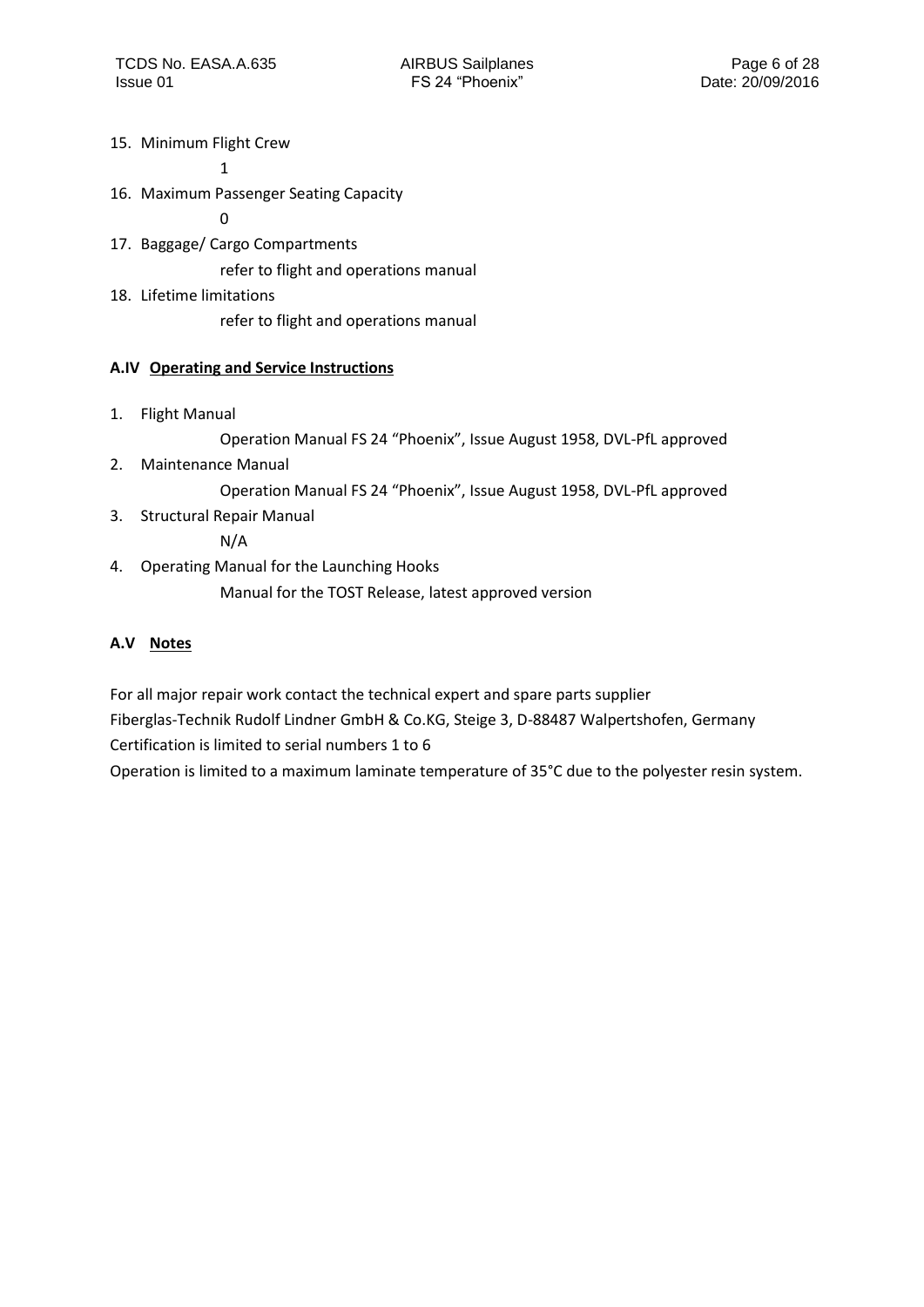## <span id="page-6-0"></span>**SECTION B: FS 24 "PHOENIX T0"**

- <span id="page-6-1"></span>**B.I General**
- 1. Type/ Model/ Variant
	- 1.1 Type: FS 24 "Phoenix"
	- 1.2 Model: FS 24 "Phoenix T0"
- 2. Airworthiness Category Sailplane
- 3. Manufacturer
	- Apparatebau Nabern GmbH, Nabern/Teck
- 4. State of Design Authority

Germany

5. State of Design Authority Type Certificate Date LBA Type Certificate Date: 30 May 1960 Supplemented: 25 July 1962

#### <span id="page-6-2"></span>**B.II EASA Certification Basis**

- 1. Reference Date for determining the applicable requirements Letter from LBA dated 24 October 1955
- 2. Airworthiness Requirements
	- Bauvorschriften für Segelflugzeuge (BVS)
	- Heft 1 bis 3, Issue August 1939,
	- In combination with:
	- British Civil Airworthiness Requirements (BCAR)
	- Section E "Gliders"
	- Subsection 2 "Flight"
	- Vorläufige Lufttüchtigkeitsrichtlinien für Schleppflug, Issue 1955
	- "Sondervereinbarungen im Hinblick auf neue Bauweise", Issue 1955
- 3. Special Conditions

None

4. Exemptions

None

5. Equivalent Safety Findings

None

6. Environmental Protection

N/A

#### <span id="page-6-3"></span>**B.III Technical Characteristics and Operational Limitations**

- 1. Type Design Definition
	- Drawing set FS 24 "Phoenix T0" dated June 1960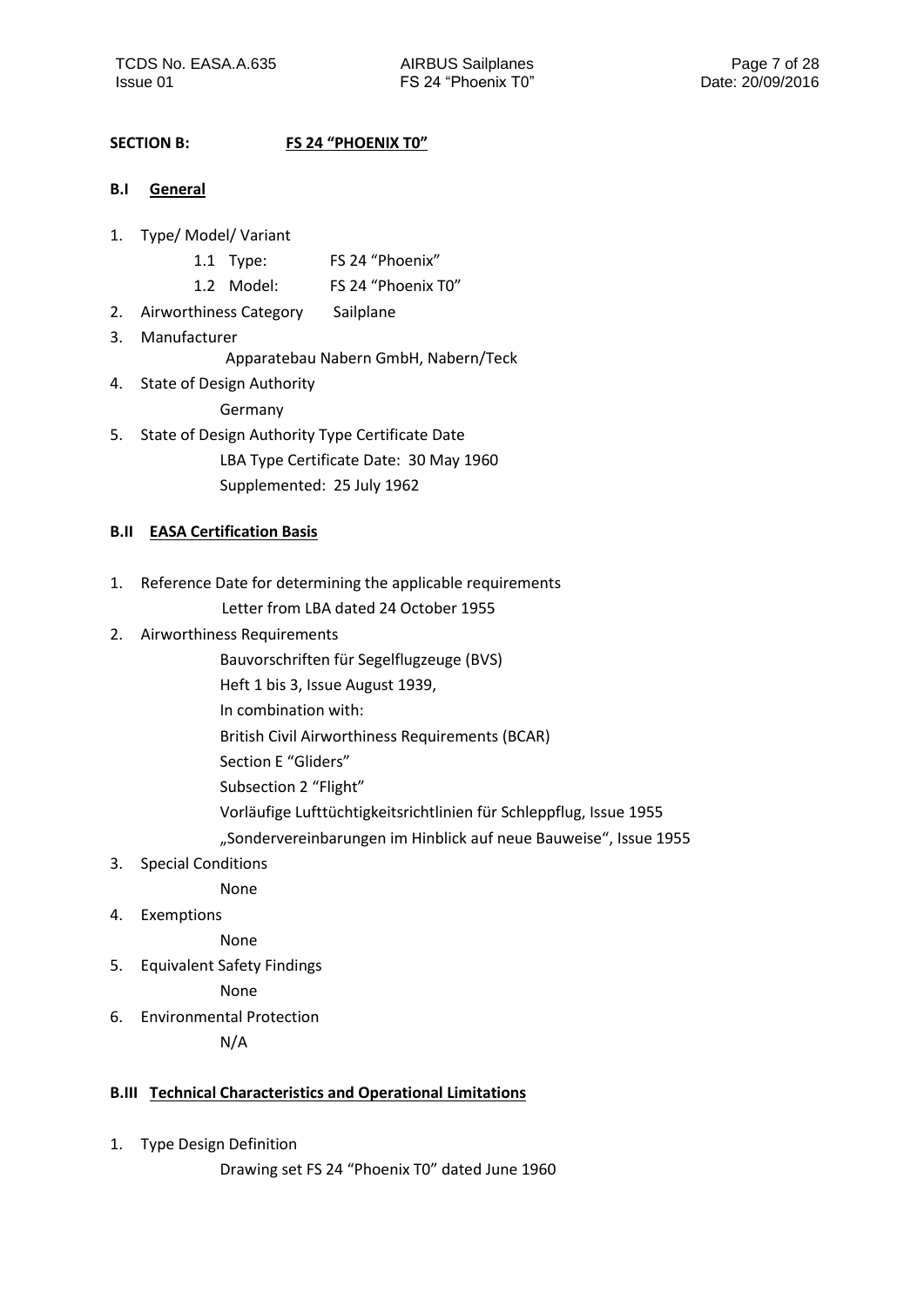#### 2. Description

Single-seated midwing cantilever sailplane, laminar airfoil, standard empennage, blown canopy, retractable mono-wheel, wing unit, T tail unit and fuselage made of sandwich panel with glass fibre reinforced polyester resin top layers.

#### 3. Equipment

- Min. equipment:
- 1 Air speed indicator
- 1 Altimeter
- 1 four-point harness

#### 4. Dimensions

Span: 16 m

#### 5. Launching Hooks

Safety hook "Europa G 72", LBA Datasheet No. 60.230/2

#### 6. Weak Links

- For winch launching: min. 525kg, max. 685kg
- For aero-tow: min. 300kg, max. 450kg

#### 7. Load Factors

+4 / -2 as defined in BVS

#### 8. Air Speeds

- Maximum permitted speeds:
- For auto-tow and winch launching: 95 km/h
- For aero-tow: 125 km/h
- In rough air: 125 km/h
- In smooth air: 180 km/h
- 9. Approved Operations Capability VFR-Day

## 10. Maximum Masses

Max. Mass: 300kg

Max. Mass of non-lifting parts: 205kg

#### 11. Centre of Gravity Range

- Forward limit: 320mm
- Rearward limit: 385mm

#### 12. Datum

wing leading edge

#### 13. Levelling Means

bottom side of fuselage rearward horizontal

14. Control Surface Deflections

refer to flight and operations manual

15. Minimum Flight Crew

1

16. Maximum Passenger Seating Capacity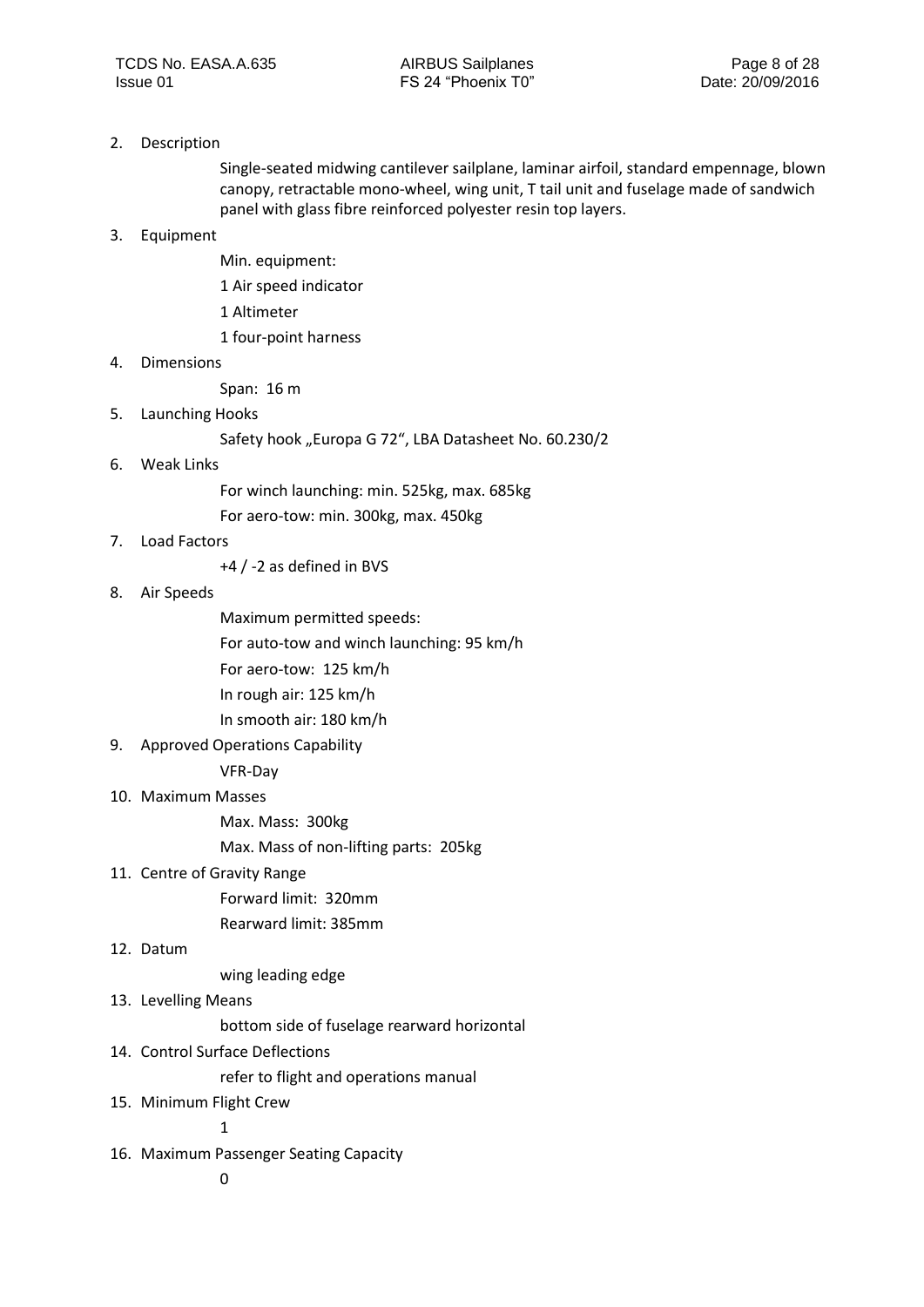## 17. Baggage/ Cargo Compartments

refer to flight and operations manual

18. Lifetime limitations

refer to flight and operations manual

## <span id="page-8-0"></span>**B.IV Operating and Service Instructions**

1. Flight and Operation Manual

Flight and Operation Manual FS 24 "Phoenix T0", Issue June 1960, DVL-PfL approved Placard

- Trimming plan
- 2. Maintenance Manual

Flight and Operation Manual FS 24 "Phoenix T0", Issue June 1960, DVL-PfL approved

3. Structural Repair Manual

N/A

4. Operating Manual for the Launching Hooks

Manual for the TOST Release, latest approved version

## <span id="page-8-1"></span>**B.V Notes**

For all major repair work contact the technical expert and spare parts supplier

Fiberglas-Technik Rudolf Lindner GmbH & Co.KG, Steige 3, D-88487 Walpertshofen, Germany Certification is limited to serial numbers 402 and 403

Operation is limited to a maximum laminate temperature of 35°C due to the polyester resin system.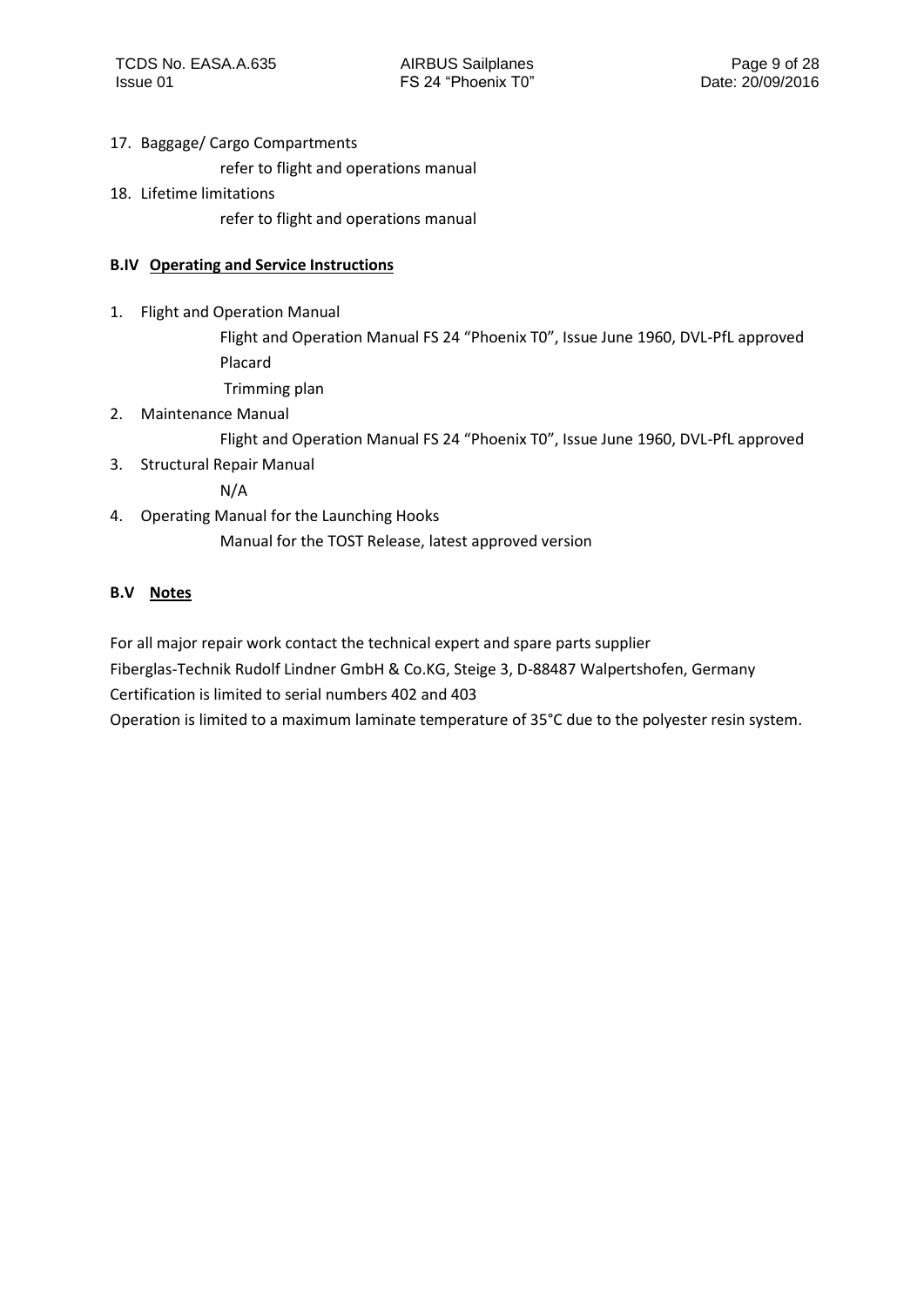## <span id="page-9-0"></span>**SECTION C: FS 24 "PHOENIX T"**

- <span id="page-9-1"></span>**C.I General**
- 1. Type/ Model/ Variant
	- 1.1 Type: FS 24 "Phoenix"
	- 1.2 Model: FS 24 "Phoenix T"
- 2. Airworthiness Category Sailplane
- 3. Manufacturer
	- Apparatebau Nabern GmbH, Nabern/Teck
- 4. State of Design Authority Germany
- 5. State of Design Authority Type Certificate Date LBA Type Certificate Date: 12 April 1961 Supplemented: 25 July 1962

## <span id="page-9-2"></span>**C.II EASA Certification Basis**

- 1. Reference Date for determining the applicable requirements Letter from LBA dated 24 October 1955
- 2. Airworthiness Requirements
	- Bauvorschriften für Segelflugzeuge (BVS)
	- Heft 1 bis 3, Issue August 1939,
	- In combination with:
	- British Civil Airworthiness Requirements (BCAR)
	- Section E "Gliders"
	- Subsection 2 "Flight"
	- "Vorläufige Lufttüchtigkeitsrichtlinien für Schleppflug", Issue 1955
	- "Sondervereinbarungen im Hinblick auf neue Bauweise", Issue 1955
- 3. Special Conditions

None

4. Exemptions

None

5. Equivalent Safety Findings

None

6. Environmental Protection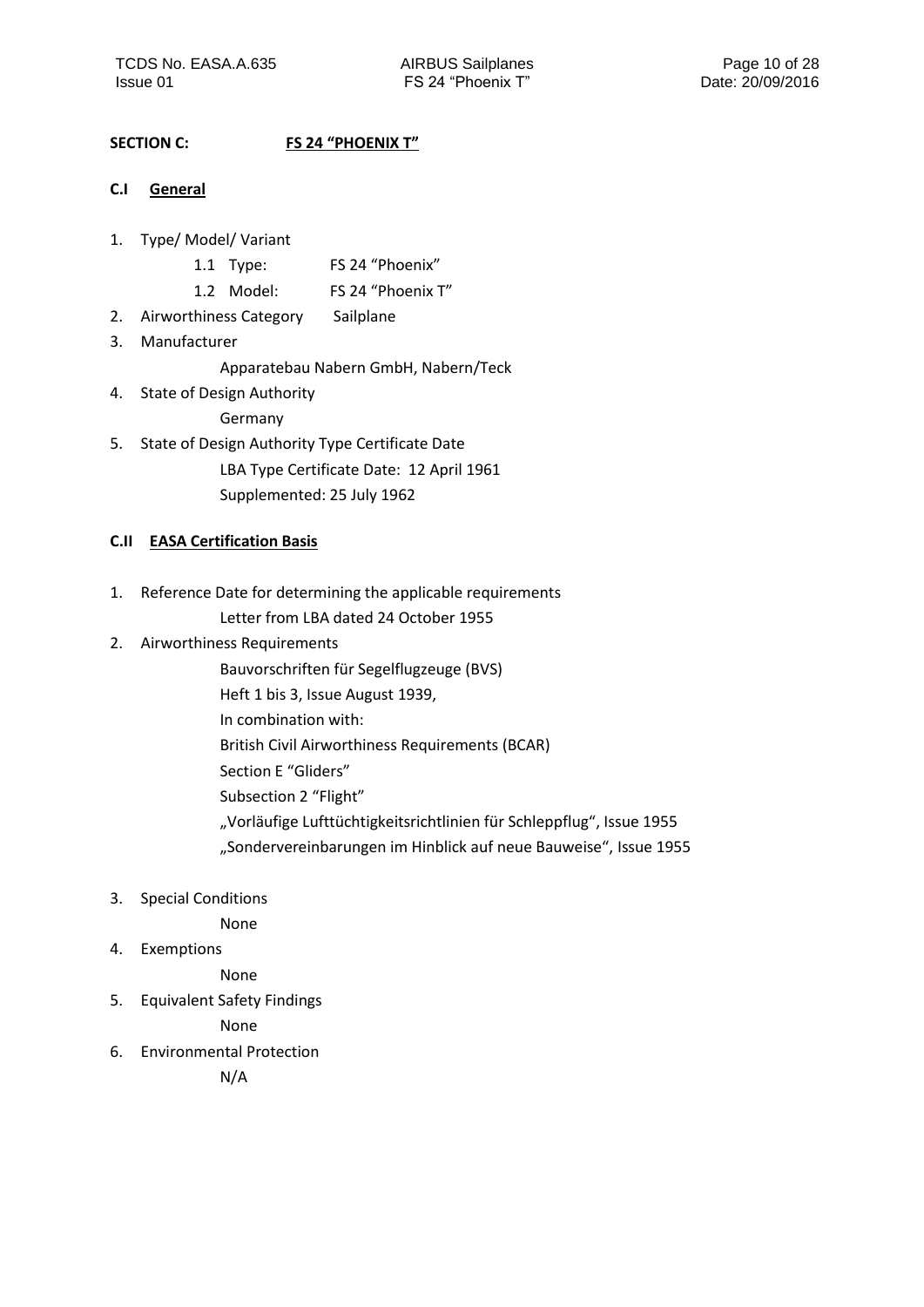#### <span id="page-10-0"></span>**C.III Technical Characteristics and Operational Limitations**

1. Type Design Definition

Drawing set FS 24 "Phoenix T" dated April 1961

2. Description

Single-seated midwing cantilever sailplane, laminar airfoil, standard empennage, blown canopy, retractable mono-wheel, wing unit, T tail unit and fuselage made of sandwich panel with glass fibre reinforced polyester resin top layers.

#### 3. Equipment

Min. equipment:

- 1 Air speed indicator
- 1 Altimeter
- 1 four-point harness

#### 4. Dimensions

Span: 16 m

5. Launching Hooks

Safety hook "Europa G 72", LBA Datasheet No. 60.230/2

6. Weak Links

For winch launching: min. 580kg, max. 685kg For aero-tow: min. 330kg, max. 495kg

7. Load Factors

+4 / -2 as defined in BVS

- 8. Air Speeds
- Maximum permitted speeds:
- For auto-tow and winch launching: 95 km/h

For aero-tow: 125 km/h

- In rough air: 125 km/h
- In smooth air: 180 km/h
- 9. Approved Operations Capability

VFR-Day

- 10. Maximum Masses
	- Max. Mass: 330kg

Max. Mass of non-lifting parts: 205kg

11. Centre of Gravity Range

Forward limit: 320mm

- Rearward limit: 440mm
- 12. Datum

wing leading edge

13. Levelling Means

bottom side of fuselage rearward horizontal

14. Control Surface Deflections

refer to flight and operations manual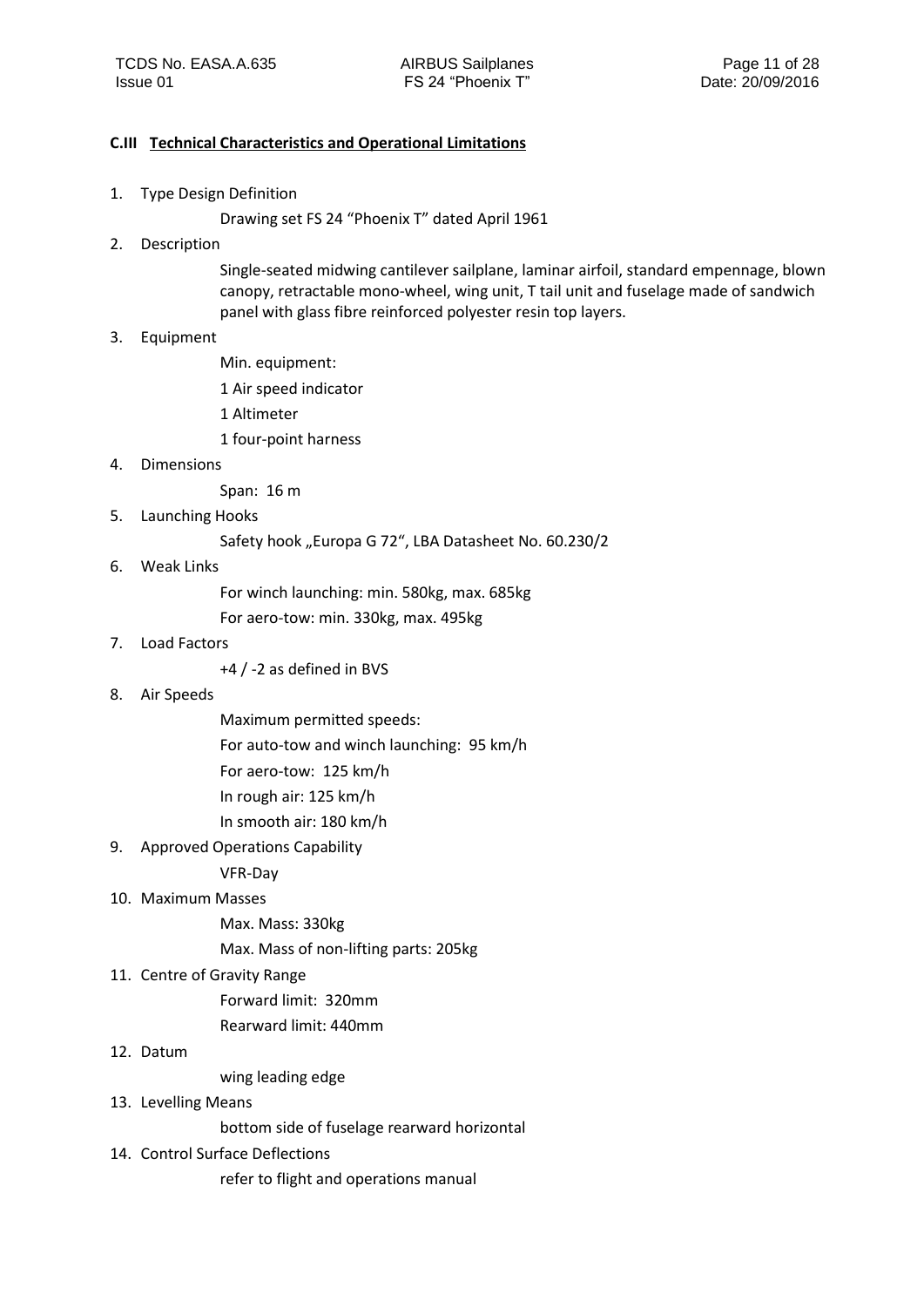15. Minimum Flight Crew

1

16. Maximum Passenger Seating Capacity

0

17. Baggage/ Cargo Compartments

refer to flight and operations manual

18. Lifetime limitations

refer to flight and operations manual

## <span id="page-11-0"></span>**C.IV Operating and Service Instructions**

1. Flight Manual

Flight and Operation Manual "FS 24 Phoenix T", Issue March 1961, DVL-PfL approved

2. Maintenance Manual

Flight and Operation Manual "FS 24 Phoenix T", Issue March 1961, DVL-PfL approved

3. Structural Repair Manual

N/A

4. Operating Manual for the Launching Hooks

Manual for the TOST Release, latest approved version

## <span id="page-11-1"></span>**C.V Notes**

For all major repair work contact the technical expert and spare parts supplier Fiberglas-Technik Rudolf Lindner GmbH & Co.KG, Steige 3, D-88487 Walpertshofen, Germany

Certification is limited to serial numbers 404 to 416

Operation is limited to a maximum laminate temperature of 35°C due to the polyester resin system.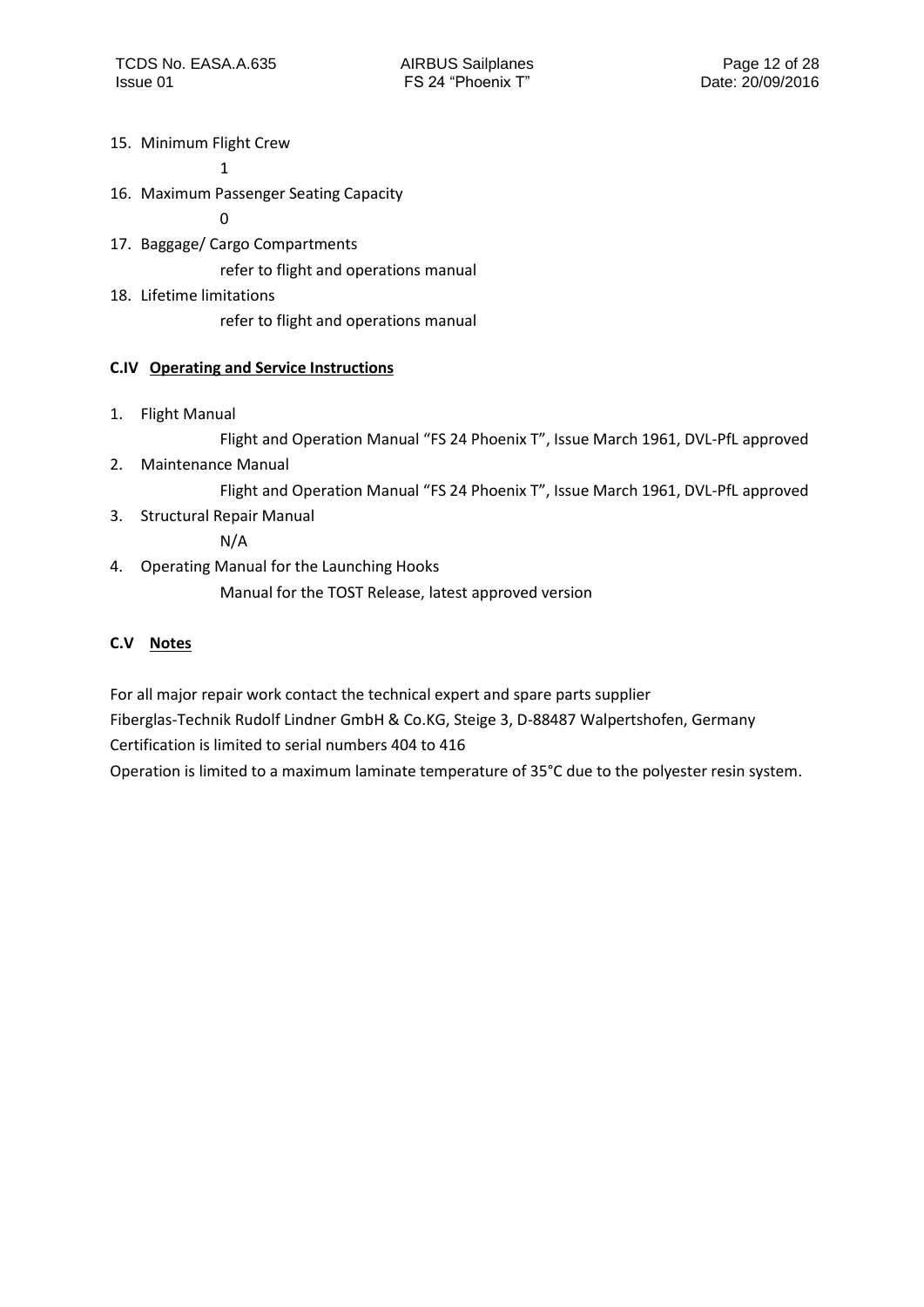## <span id="page-12-0"></span>**SECTION D: PHOEBUS A1**

#### <span id="page-12-1"></span>**D.I General**

- 1. Type/ Model/ Variant
	- 1.1 Type: Phoebus A1
	- 1.2 Model: Phoebus A1
- 2. Airworthiness Category Sailplane

## 3. Manufacturer

Firma Waggon- und Maschinenbau AG

- Donauwörth, Werk Laupheim
- Formerly: Bölkow Apparatebau GmbH, Nabern/Teck, Werk Laupheim
- Firma Fiberglas-Technik Rudolf Lindner
- 7959 Walpertshofen
- 4. State of Design Authority

Germany

5. State of Design Authority Type Certificate Date LBA Type Certificate Date: 17 February 1966

## <span id="page-12-2"></span>**D.II EASA Certification Basis**

- 1. Reference Date for determining the applicable requirements
	- Letter from LBA dated 5 October 1963

## 2. Airworthiness Requirements

- Bauvorschriften für Segelflugzeuge (BVS)
- Heft 1 bis 3, Issue August 1939,
- In combination with:

British Civil Airworthiness Requirements (BCAR)

- Section E "Gliders"
- Subsection 2 "Flight"
- Vorläufige Lufttüchtigkeitsrichtlinien für Schleppflug, Issue 1955
- "Richtlinien zur Führung des Festigkeitsnachweises für Bauteile aus glasfaserverstärkten Kunststoffen von Segelflugzeugen", Issue March 1965
- 3. Special Conditions

None

4. Exemptions

None

5. Equivalent Safety Findings

None

6. Environmental Protection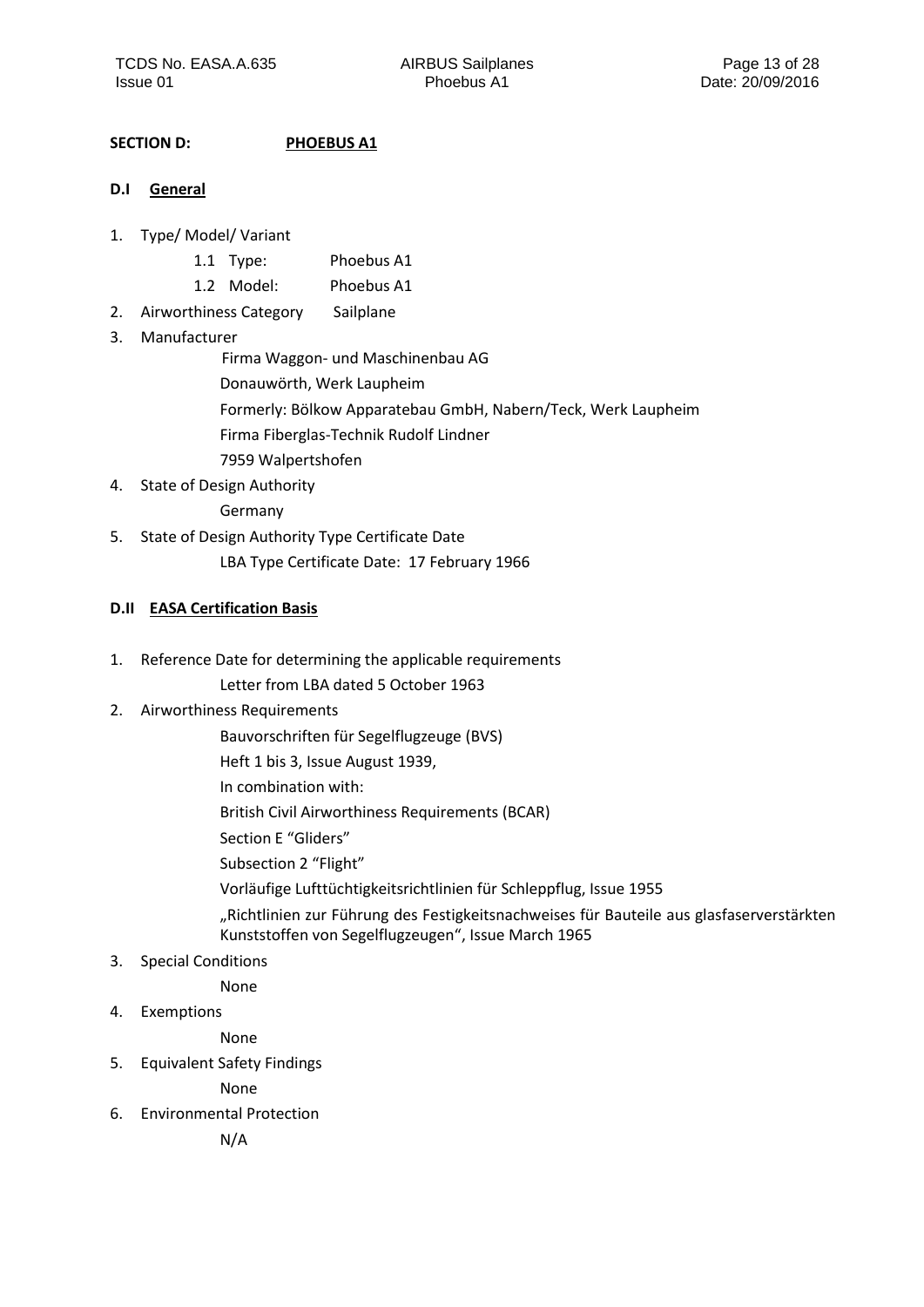#### <span id="page-13-0"></span>**D.III Technical Characteristics and Operational Limitations**

- 1. Type Design Definition
	- Drawing set Phoebus A1 dated February 1966
- 2. Description

Single-seated midwing cantilever sailplane in CRP-balsa design, T-type all flying horizontal tailplane, dive brakes, fuselage with fixed wheel with wheel brake

3. Equipment

Min. equipment: 1 Air speed indicator (up to 250 km/h) 1 Altimeter 1 four-point harness (4-part-safety belt with scissor-type lock) 1 cushion for back rest or parachute (Back pad if no parachute is used)

4. Dimensions

Span: 15 m

5. Launching Hooks

Safety hook "Europa G 72", LBA Datasheet No. 60.230/2

6. Weak Links

For winch launching min. 613 kp, max. 1000kp

For aero-tow min. 350 kp, max. 525 kp

7. Load Factors

+4 / -2 as defined in BVS

8. Air Speeds

Maximum permitted speeds:

For auto-tow and winch launching: 120 km/h

For aero-tow: 180 km/h

In rough air: 200 km/h

In smooth air: 200 km/h

9. Approved Operations Capability

VFR-Day

10. Maximum Masses

Max. Mass: 350 kg

Max. Mass of non-lifting parts: 230 kg

#### 11. Centre of Gravity Range

Forward limit: 2230 mm (aft of datum point)

Rearward limit: 2440 mm (aft of datum point)

#### 12. Datum

2000 mm before wing leading edge

#### 13. Levelling Means

Trapezoidal template on top of fuselage horizontal (refer to Flight and Operations Manual)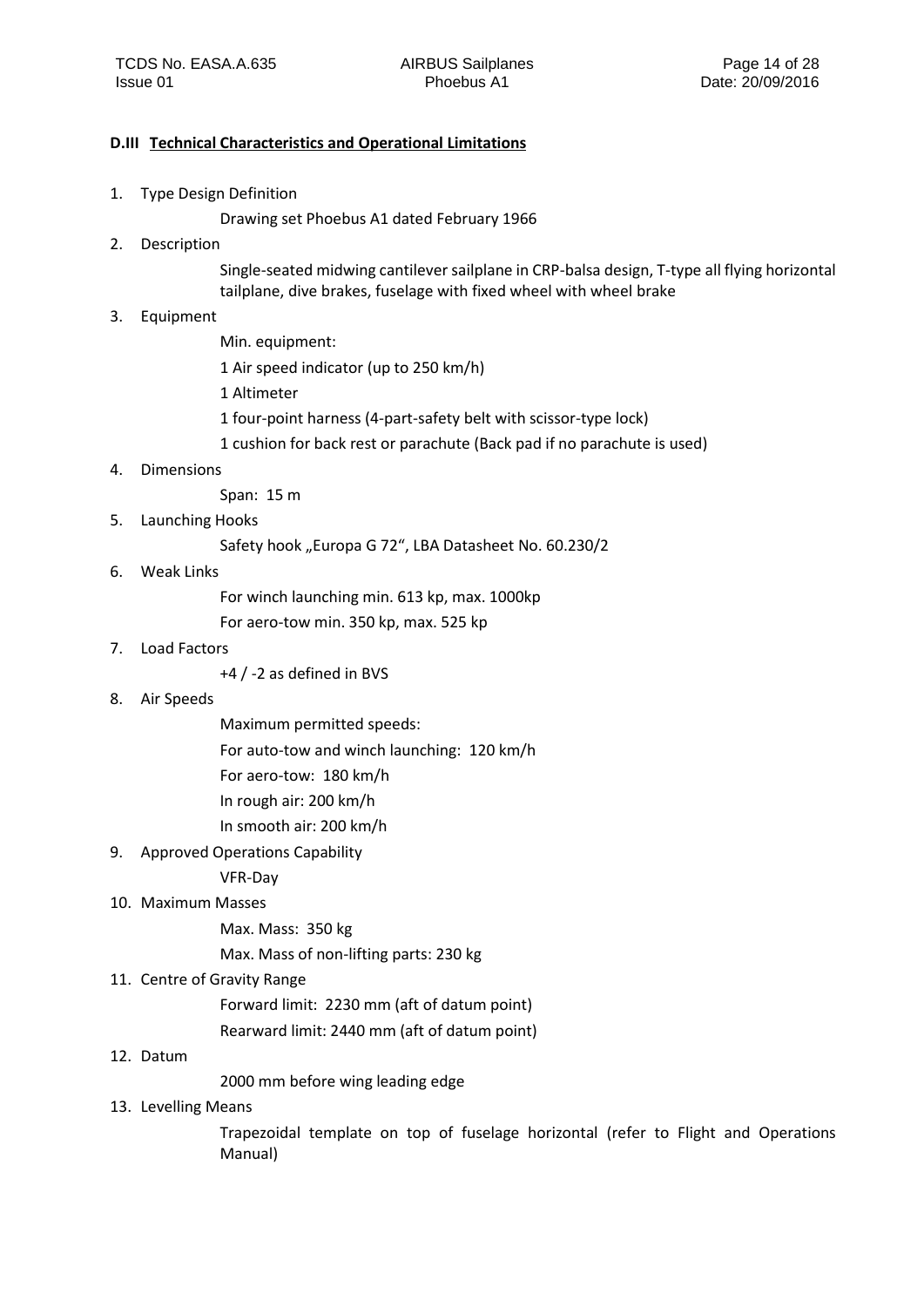## 14. Control Surface Deflections

Aileron:  $140 \pm 15$  mm up

70 ± 10 mm down

Datum point from aileron axis: 209 mm

## Rudder: 340 ± 20 mm right and left

Datum point from rudder axis: 550 mm

Elevator:  $80 \pm 10$  mm up and down

Datum point from elevator axis: 394 mm

## 15. Minimum Flight Crew

1

16. Maximum Passenger Seating Capacity

 $\Omega$ 

- 17. Baggage/ Cargo Compartments refer to flight and operations manual
- 18. Lifetime limitations refer to flight and operations manual

## <span id="page-14-0"></span>**D.IV Operating and Service Instructions**

1. Flight Manual

Flight and Maintenance Manual "Phoebus", Issue January 1966, DVL-PfL approved

2. Maintenance Manual

Flight and Maintenance Manual "Phoebus", Issue January 1966, DVL-PfL approved

3. Structural Repair Manual

Flight and Maintenance Manual "Phoebus", Issue January 1966, DVL-PfL approved

4. Operating Manual for the Launching Hooks

Manual for the TOST Release, latest approved version

## <span id="page-14-1"></span>**D.V Notes**

- 1. Manufacturing is confined to industrial production
- 2. All parts of the airframe, exposed to sun radiation except the areas for markings and registration as specified by the manufacturer – must have a white colour surface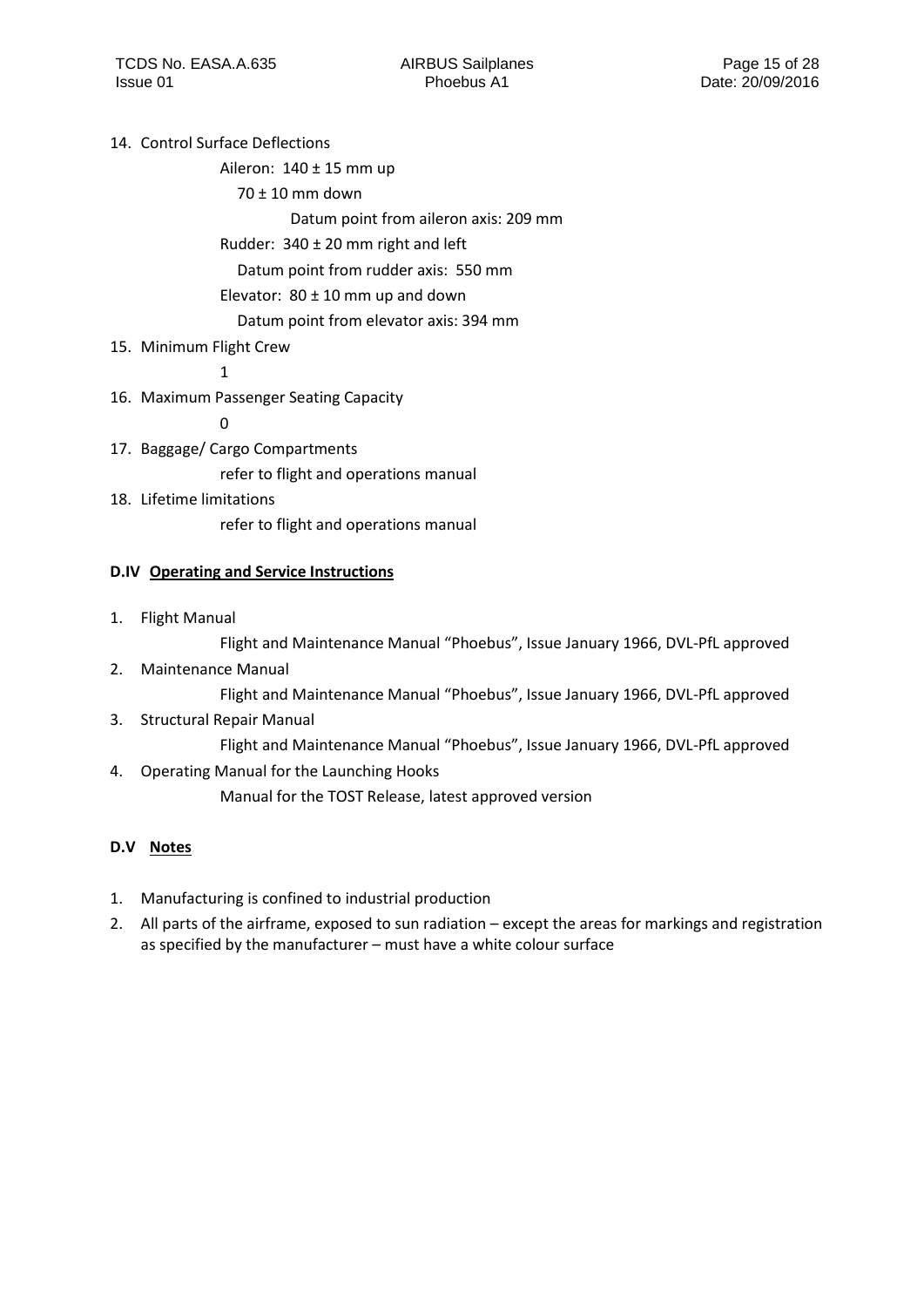## <span id="page-15-0"></span>**SECTION E: PHOEBUS A0**

- <span id="page-15-1"></span>**E.I General**
- 1. Type/ Model/ Variant
	- 1.1 Type: Phoebus A1
	- 1.2 Model: Phoebus A0
- 2. Airworthiness Category Sailplane

## 3. Manufacturer

Firma Waggon- und Maschinenbau AG

- Donauwörth, Werk Laupheim
- Formerly: Bölkow Apparatebau GmbH, Nabern/Teck, Werk Laupheim
- Firma Fiberglas-Technik Rudolf Lindner
- 7959 Walpertshofen
- 4. State of Design Authority

Germany

5. State of Design Authority Type Certificate Date LBA Type Certificate Date: 23 May 1966

## <span id="page-15-2"></span>**E.II EASA Certification Basis**

- 1. Reference Date for determining the applicable requirements
	- Letter from LBA dated 23 May 1966

## 2. Airworthiness Requirements

- Bauvorschriften für Segelflugzeuge (BVS)
- Heft 1 bis 3, Issue August 1939,
- In combination with:

British Civil Airworthiness Requirements (BCAR)

- Section E "Gliders"
- Subsection 2 "Flight"
- Vorläufige Lufttüchtigkeitsrichtlinien für Schleppflug, Issue 1955
- "Richtlinien zur Führung des Festigkeitsnachweises für Bauteile aus glasfaserverstärkten Kunststoffen von Segelflugzeugen, Issue March 1965
- 3. Special Conditions

None

4. Exemptions

None

5. Equivalent Safety Findings

None

6. Environmental Protection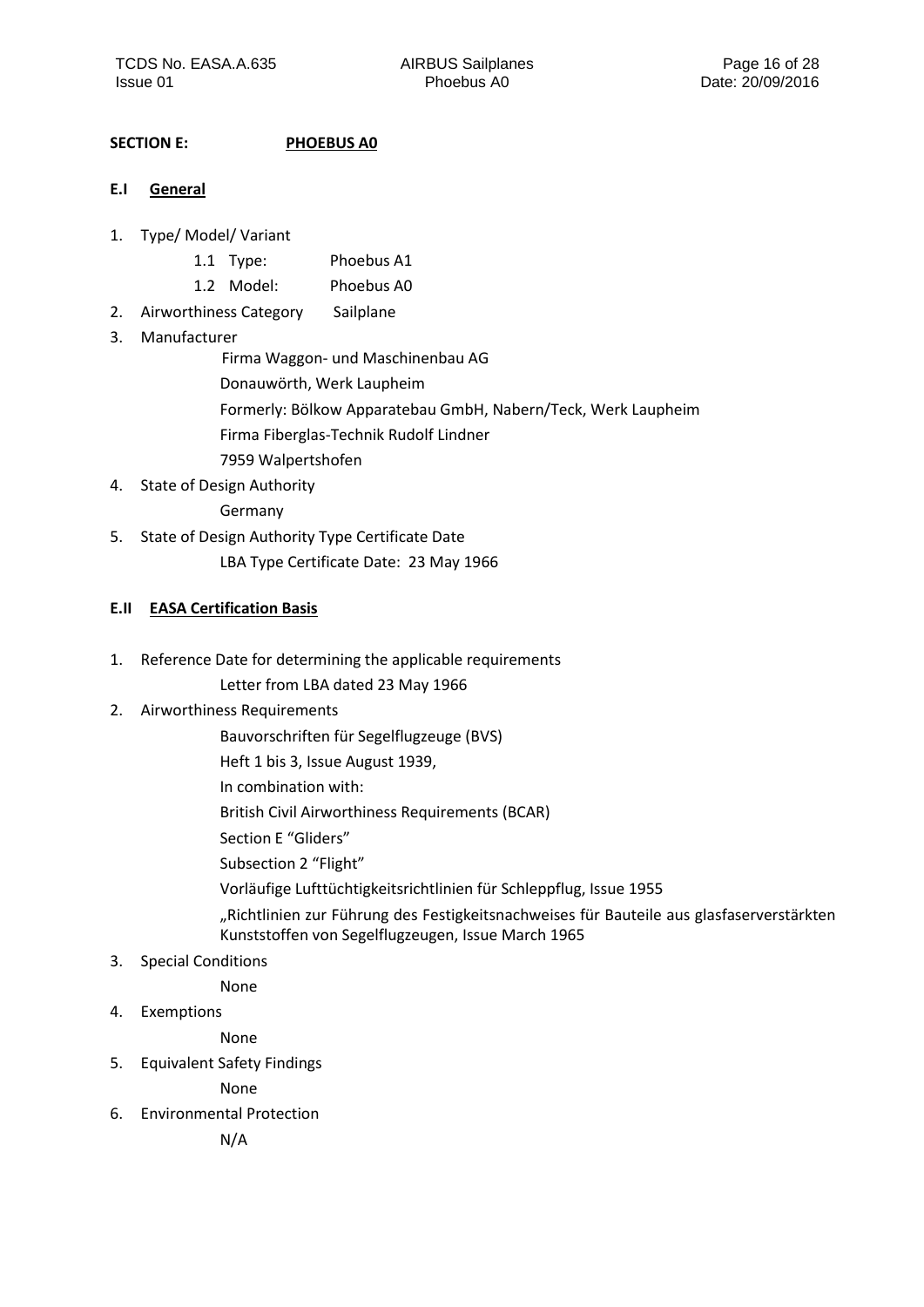#### <span id="page-16-0"></span>**E.III Technical Characteristics and Operational Limitations**

- 1. Type Design Definition
	- Drawing set Phoebus A0 dated May 1966
- 2. Description

Single-seated midwing cantilever sailplane in CRP-balsa design, T-type all flying horizontal tailplane, dive brakes, fuselage with fixed wheel with wheel brake

- 3. Equipment
	- Min. equipment: 1 Air speed indicator (up to 250 km/h) 1 Altimeter 1 four-point harness 1 cushion for back rest or parachute
- 4. Dimensions

Span: 15 m

5. Launching Hooks

Safety hook "Europa G 72", LBA Datasheet No. 60.230/2

6. Weak Links

For winch launching min. 613 kp, max. 1000kp

For aero-tow min. 350 kp, max. 525 kp

7. Load Factors

+4 / -2 as defined in BVS

8. Air Speeds

Maximum permitted speeds:

For auto-tow and winch launching: 120 km/h

For aero-tow: 180 km/h

In rough air: 200 km/h

In smooth air: 200 km/h

9. Approved Operations Capability

VFR-Day

10. Maximum Masses

Max. Mass: 350 kp

Max. Mass of non-lifting parts: 230 kp

11. Centre of Gravity Range

Forward limit: 2230 mm (aft of datum point)

Rearward limit: 2440 mm (aft of datum point)

#### 12. Datum

2000 mm before wing leading edge

13. Levelling Means

Trapezoidal template on top of fuselage horizontal (refer to Flight and Operations Manual)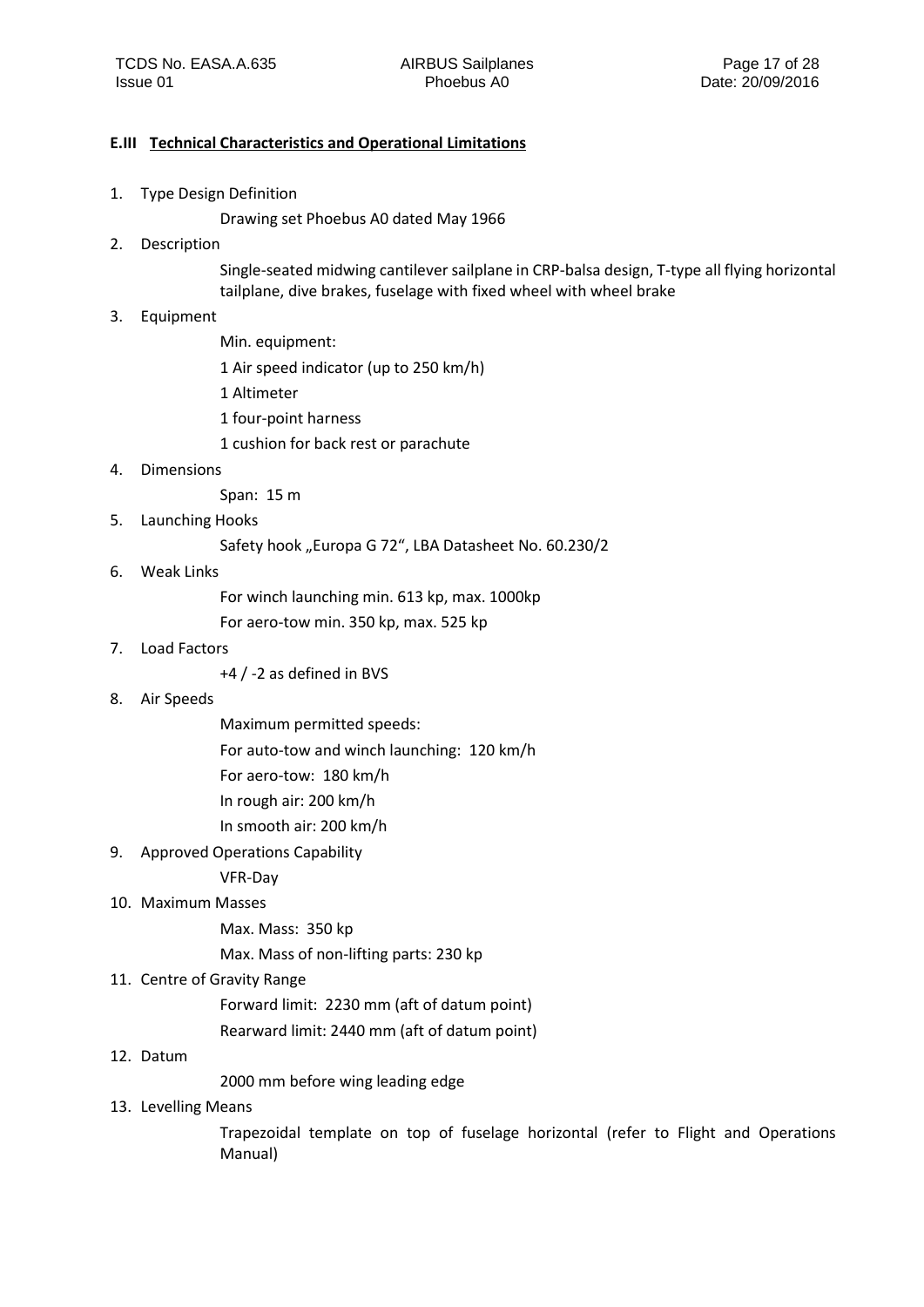## 14. Control Surface Deflections

Aileron: 140 ± 15 mm up

70 ± 10 mm down

Datum point from aileron axis: 209 mm

## Rudder: 340 ± 20 mm right and left

Datum point from rudder axis: 550 mm

Elevator:  $80 \pm 10$  mm up and down

Datum point from elevator axis: 394 mm

## 15. Minimum Flight Crew

1

16. Maximum Passenger Seating Capacity

 $\Omega$ 

- 17. Baggage/ Cargo Compartments refer to flight and operations manual
- 18. Lifetime limitations refer to flight and operations manual

## <span id="page-17-0"></span>**E.IV Operating and Service Instructions**

1. Flight Manual

Flight and Maintenance Manual "Phoebus A0", Issue May 1966, DVL-PfL approved

2. Maintenance Manual

Flight and Maintenance Manual "Phoebus A0", Issue May 1966, DVL-PfL approved

3. Structural Repair Manual

Flight and Maintenance Manual "Phoebus A0", Issue May 1966, DVL-PfL approved

4. Operating Manual for the Launching Hooks

Manual for the TOST Release, latest approved version

## <span id="page-17-1"></span>**E.V Notes**

- 1. Manufacturing is confined to industrial production
- 2. All parts of the airframe, exposed to sun radiation except the areas for markings and registration as specified by the manufacturer – must have a white colour surface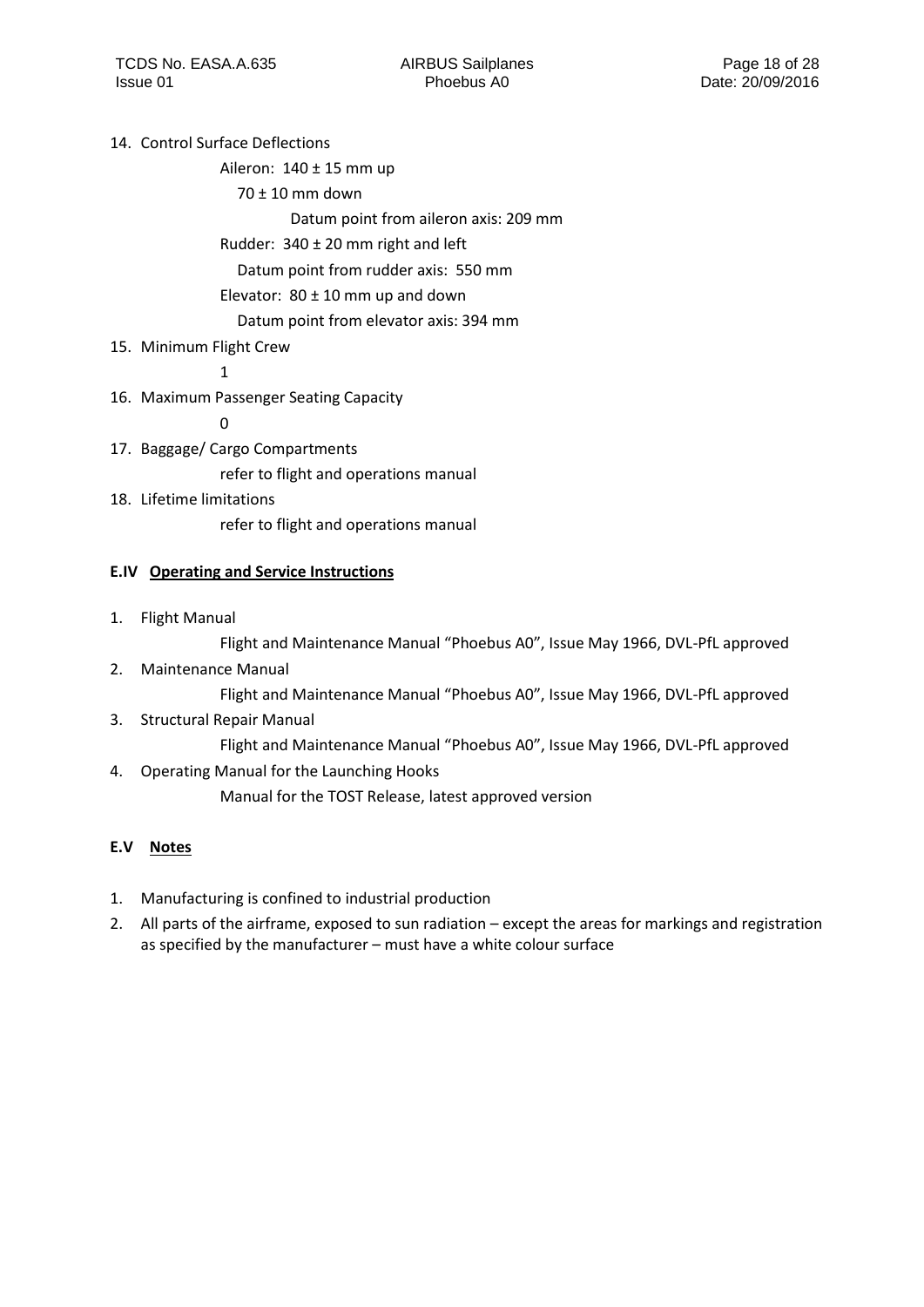## <span id="page-18-0"></span>**SECTION F: PHOEBUS B1**

#### <span id="page-18-1"></span>**F.I General**

- 1. Type/ Model/ Variant
	- 1.1 Type: Phoebus A1
	- 1.2 Model: Phoebus B1
- 2. Airworthiness Category Sailplane

## 3. Manufacturer

Firma Waggon- und Maschinenbau AG

- Donauwörth, Werk Laupheim
- Formerly: Bölkow Apparatebau GmbH, Nabern/Teck, Werk Laupheim
- Firma Fiberglas-Technik Rudolf Lindner
- 7959 Walpertshofen
- 4. State of Design Authority

Germany

5. State of Design Authority Type Certificate Date LBA Type Certificate Date: 11 October 1966

## <span id="page-18-2"></span>**F.II EASA Certification Basis**

- 1. Reference Date for determining the applicable requirements
	- Letter from LBA dated 23 May 1966

## 2. Airworthiness Requirements

- Bauvorschriften für Segelflugzeuge (BVS)
- Heft 1 bis 3, Issue August 1939,
- In combination with:
- British Civil Airworthiness Requirements (BCAR)
- Section E "Gliders"
- Subsection 2 "Flight"
- Vorläufige Lufttüchtigkeitsrichtlinien für Schleppflug, Issue 1955
- "Richtlinien zur Führung des Festigkeitsnachweises für Bauteile aus glasfaserverstärkten Kunststoffen von Segelflugzeugen, Issue March 1965
- Lufttüchtigkeitsforderungen für Segelflugzeuge (LFS), Issue 1966
- 3. Special Conditions

None

4. Exemptions

None

5. Equivalent Safety Findings

None

6. Environmental Protection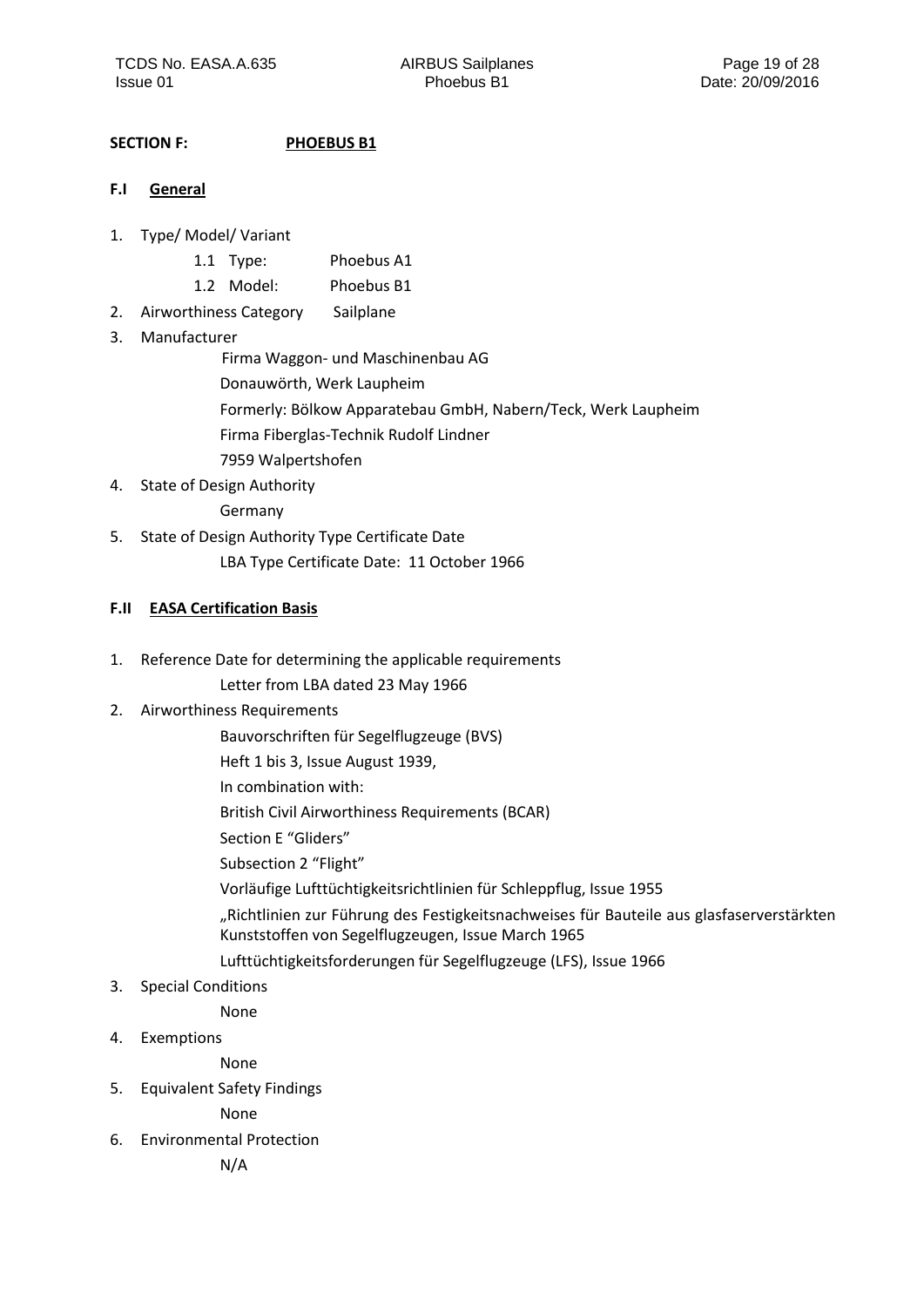#### <span id="page-19-0"></span>**F.III Technical Characteristics and Operational Limitations**

1. Type Design Definition

Drawing set Phoebus B1 dated October 1966

2. Description

Single-seated midwing cantilever sailplane in CRP-balsa design, T-type all flying horizontal tailplane, dive brakes, fuselage with retractable wheel with wheel brake, water tanks in the wings (optional), brake parachute in the rudder (optional)

- 3. Equipment
	- Min. equipment:

1 Air speed indicator (up to 250 km/h)

- 1 Altimeter
- 1 four-point harness
- 1 cushion for back rest or parachute
- 4. Dimensions

Span: 15 m

5. Launching Hooks

Safety hook "Europa G 72", LBA Datasheet No. 60.230/2

6. Weak Links

With water ballast:

For winch launching min. 759 kp, max. 1000kp

For aero-tow min. 434 kp, max. 651 kp

Without water ballast:

For winch launching min. 613 kp, max. 1000kp

For aero-tow min. 350 kp, max. 525 kp

- 7. Load Factors
	- +4 / -2 as defined in BVS
- 8. Air Speeds

Maximum permitted speeds:

For auto-tow and winch launching: 120 km/h

For aero-tow: 180 km/h

- In rough air: 200 km/h
- In smooth air: 200 km/h
- 9. Approved Operations Capability
	- VFR-Day
- 10. Maximum Masses

Max. Mass with water ballast: 434 kg

Max. Mass without water ballast: 350 kg

Max. Mass of non-lifting parts: 230 kg

11. Centre of Gravity Range

Forward limit: 2230 mm (aft of datum point) Rearward limit: 2440 mm (aft of datum point)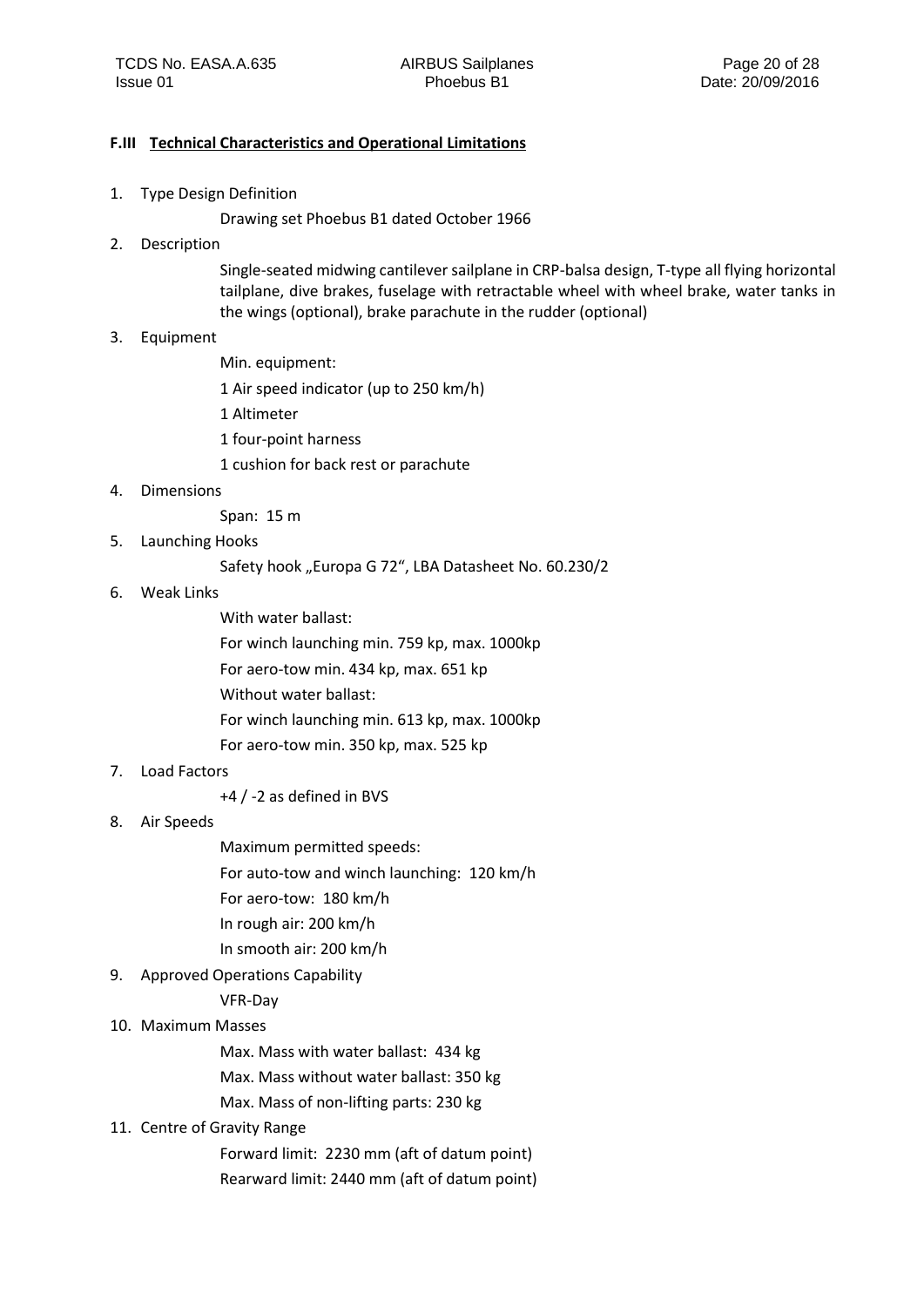#### 12. Datum

2000 mm before wing leading edge

13. Levelling Means

Trapezoidal template on top of fuselage horizontal (refer to Flight and Operations Manual)

## 14. Control Surface Deflections

Aileron:  $140 \pm 15$  mm up

70 ± 10 mm down

Datum point from aileron axis: 209 mm

Rudder: 340 ± 20 mm right and left

Datum point from rudder axis: 550 mm

Elevator:  $80 \pm 10$  mm up and down

Datum point from elevator axis: 394 mm

## 15. Minimum Flight Crew

1

16. Maximum Passenger Seating Capacity

0

17. Baggage/ Cargo Compartments

refer to flight and operations manual

18. Lifetime limitations

refer to flight and operations manual

## <span id="page-20-0"></span>**F.IV Operating and Service Instructions**

1. Flight Manual

Flight and Maintenance Manual "Phoebus B1", Issue June 1966, DVL-PfL approved If water tanks are installed:

Flight and Operation Manual "Phoebus B1", Issue June 1970, LBA approved

## 2. Maintenance Manual

Flight and Maintenance Manual "Phoebus B1"

- If water tanks are installed:
- Flight and Operation Manual "Phoebus B1" with supplement for water tank system

## 3. Structural Repair Manual

- Flight and Maintenance Manual "Phoebus B1"
- If water tanks are installed:
- Flight and Operation Manual "Phoebus B1" with supplement for water tank system
- 4. Operating Manual for the Launching Hooks

Manual for the TOST Release, latest approved version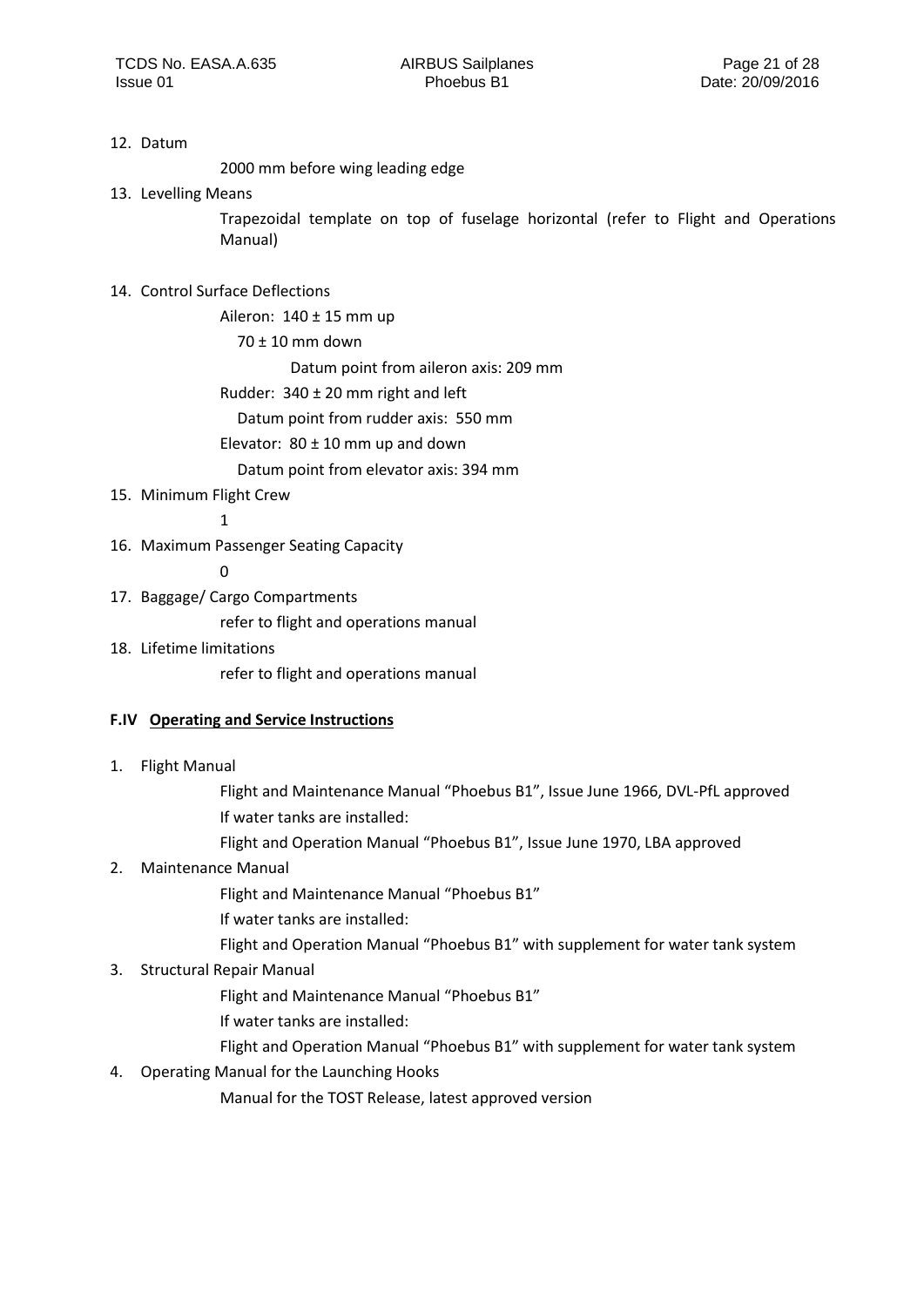## <span id="page-21-0"></span>**F.V Notes**

- 1. Installation of a brake parachute according to Technical Note No. 252-1, dated 30 November 1968, is permissible. Installation must be accomplished by the manufacturer or by an approved repair shop authorized by the manufacturer.
- 2. Operation with water ballast is permissible provided a brake parachtue according to Technical Note No. 252-1 is installed.
- 3. Manufacturing is confined to industrial production
- 4. All parts of the airframe, exposed to sun radiation except the areas for markings and registration as specified by the manufacturer – must have a white colour surface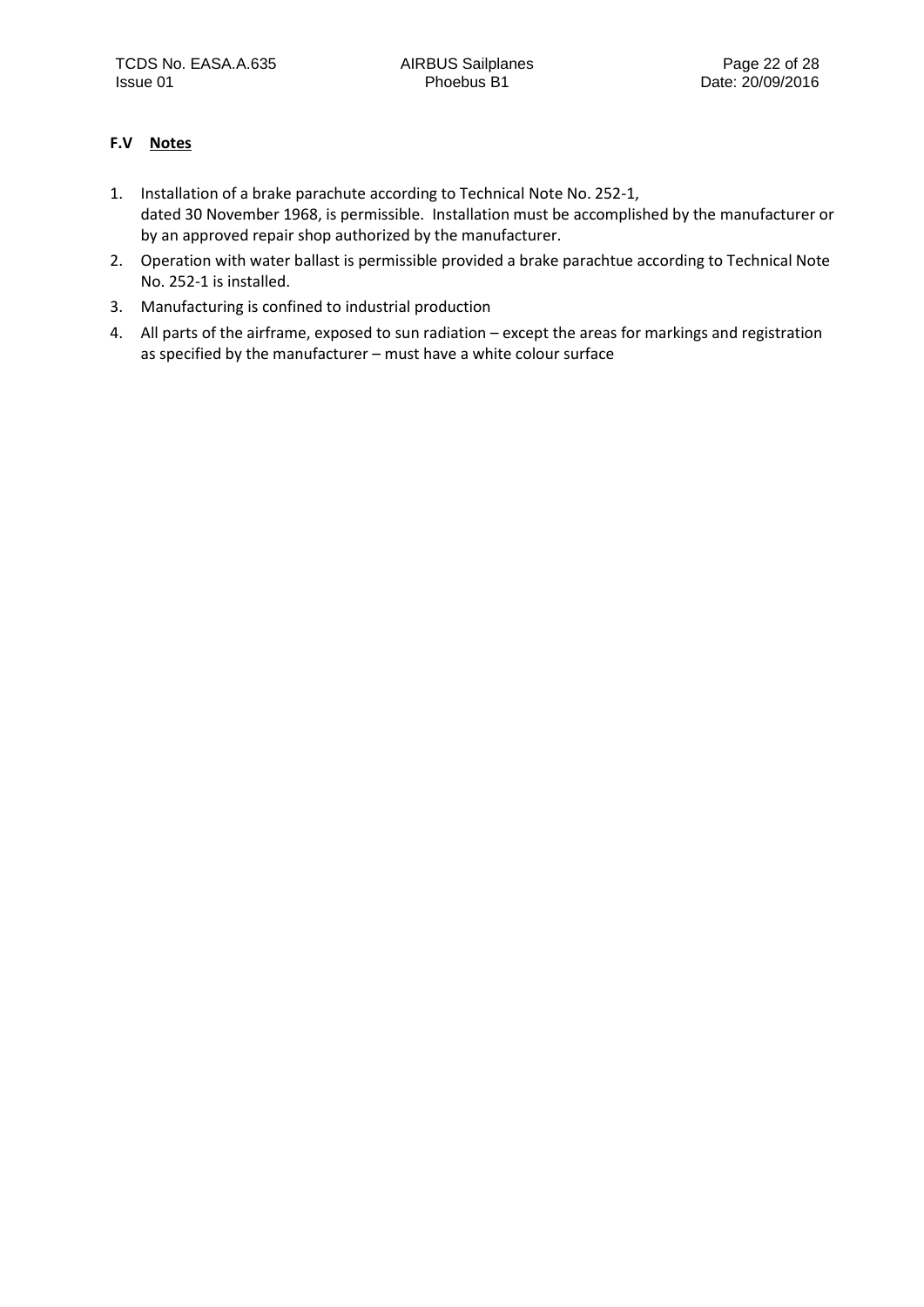## <span id="page-22-0"></span>**SECTION G: PHOEBUS C**

#### <span id="page-22-1"></span>**G.I General**

- 1. Type/ Model/ Variant
	- 1.1 Type: Phoebus A1
	- 1.2 Model: Phoebus C
- 2. Airworthiness Category Sailplane

#### 3. Manufacturer

Firma Waggon- und Maschinenbau AG

- Donauwörth, Werk Laupheim
- Formerly: Bölkow Apparatebau GmbH, Nabern/Teck, Werk Laupheim
- Firma Fiberglas-Technik Rudolf Lindner
- 7959 Walpertshofen
- 4. State of Design Authority

Germany

5. State of Design Authority Type Certificate Date LBA Type Certificate Date: 8 February 1968

## <span id="page-22-2"></span>**G.II EASA Certification Basis**

1. Reference Date for determining the applicable requirements

Letter from LBA dated 10 April 1967

- 2. Airworthiness Requirements
	- Bauvorschriften für Segelflugzeuge (BVS)

Heft 1, Issue August 1939,

In combination with:

Lufttüchtigkeitsforderungen für Segelflugzeuge (LFS), Issue 1966

"Richtlinien zur Führung des Festigkeitsnachweises für Bauteile aus glasfaserverstärkten Kunststoffen von Segelflugzeugen, Issue March 1965

3. Special Conditions

None

4. Exemptions

None

5. Equivalent Safety Findings

None

6. Environmental Protection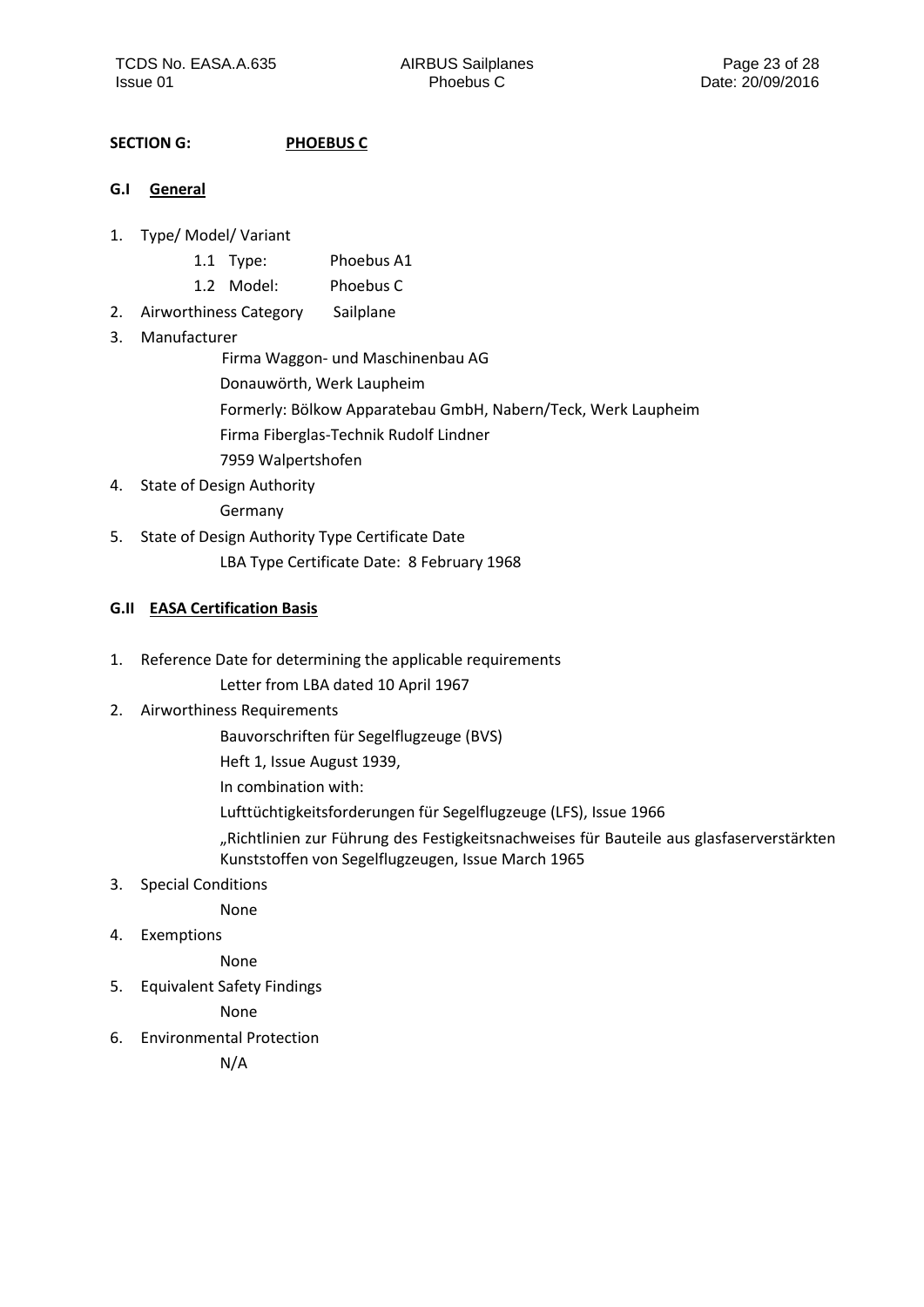#### <span id="page-23-0"></span>**G.III Technical Characteristics and Operational Limitations**

1. Type Design Definition

Drawing set Phoebus C dated January 1967

2. Description

Single-seated midwing cantilever sailplane in CRP-balsa design, T-type all flying horizontal tailplane, dive brakes, fuselage with retractable wheel with wheel brake, water tanks in the wings (optional), brake parachute in the rudder (optional)

- 3. Equipment
	- Min. equipment:
	- 1 Air speed indicator (up to 250 km/h)
	- 1 Altimeter
	- 1 four-point harness
	- 1 cushion for back rest or parachute
- 4. Dimensions
	- Span: 17 m
- 5. Launching Hooks

Safety hook "Europa G 72", LBA Datasheet No. 60.230/2

- 6. Weak Links
	- With water ballast:
	- For winch launching min. 803 kp, max. 1000kp
	- For aero-tow min. 459 kp, max. 689 kp
	- Without water ballast:
	- For winch launching min. 656 kp, max. 1000kp
	- For aero-tow min. 375 kp, max. 562 kp
- 7. Load Factors
	- +4 / -2 as defined in BVS
- 8. Air Speeds
- Maximum permitted speeds:
- For auto-tow and winch launching: 120 km/h
- For aero-tow: 180 km/h
- In rough air: 200 km/h
- In smooth air: 200 km/h
- 9. Approved Operations Capability
	- VFR-Day
- 10. Maximum Masses
	- Max. Mass with water ballast: 459 kg
	- Max. Mass without water ballast: 375 kg
	- Max. Mass of non-lifting parts: 230 kg
- 11. Centre of Gravity Range
	- Forward limit: 2250 mm (aft of datum point) Rearward limit: 2420 mm (aft of datum point)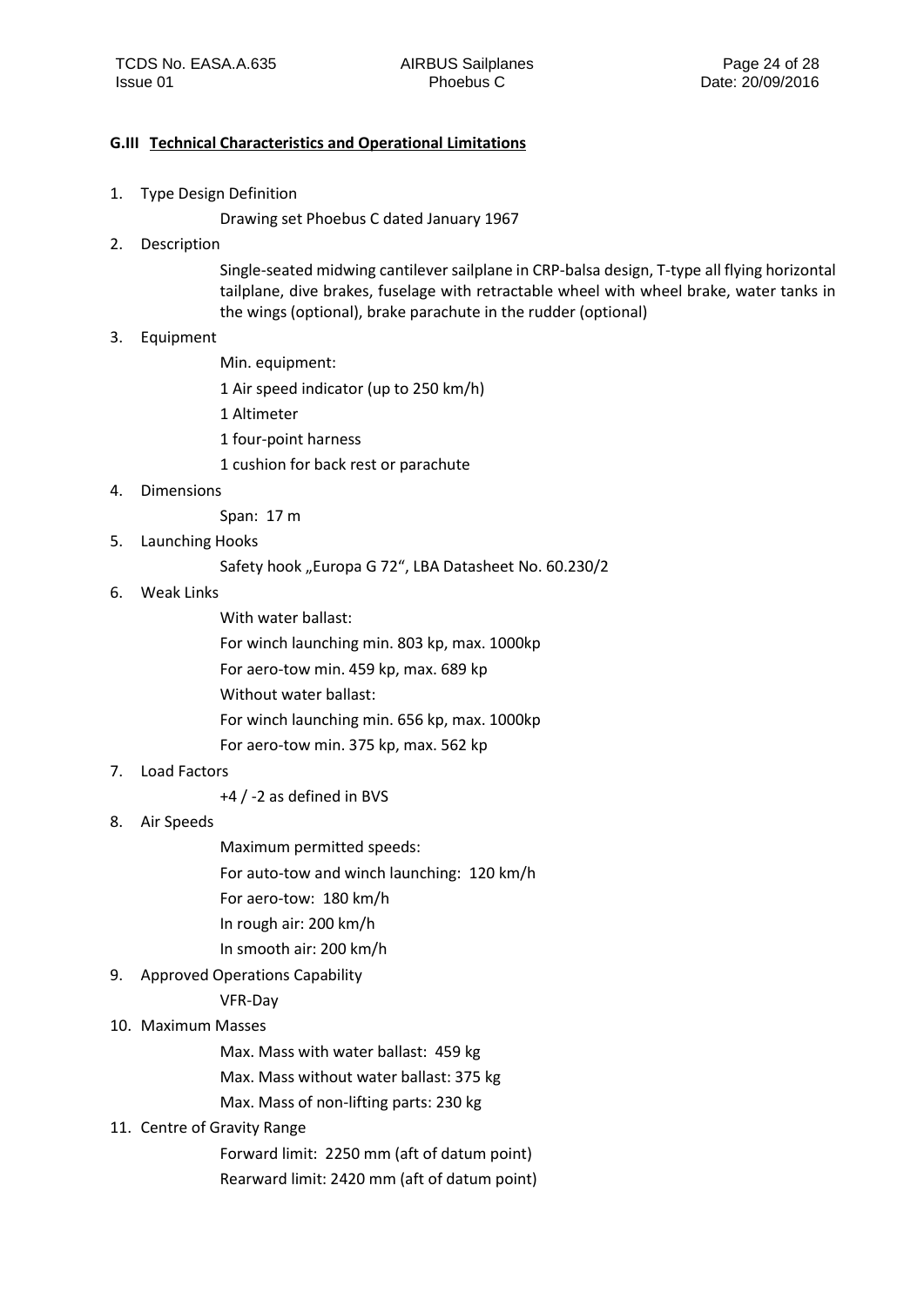#### 12. Datum

2000 mm before wing leading edge

13. Levelling Means

Trapezoidal template on top of fuselage horizontal (refer to Flight and Operations Manual)

## 14. Control Surface Deflections

Aileron:  $133 \pm 15$  mm up

68 ± 10 mm down

Datum point from aileron axis: 200 mm

Rudder: 340 ± 20 mm right and left

Datum point from rudder axis: 550 mm

Elevator:  $80 \pm 10$  mm up and down

Datum point from elevator axis: 394 mm

## 15. Minimum Flight Crew

1

16. Maximum Passenger Seating Capacity

0

17. Baggage/ Cargo Compartments

refer to flight and operations manual

18. Lifetime limitations

refer to flight and operations manual

#### <span id="page-24-0"></span>**G.IV Operating and Service Instructions**

1. Flight Manual

Flight Manual "Phoebus C", Issue January 1968,

- If water tanks are installed:
- Flight Manual "Phoebus C", Issue June 1970, LBA approved

## 2. Maintenance Manual

Operations Manual "Phoebus C"

- If water tanks are installed:
- Operations Manual "Phoebus C with supplement for water tank system

## 3. Structural Repair Manual

- Flight Manual "Phoebus C", Issue January 1968,
- If water tanks are installed:
- Flight Manual "Phoebus C", Issue June 1970, LBA approved
- 4. Operating Manual for the Launching Hooks

Manual for the TOST Release, latest approved version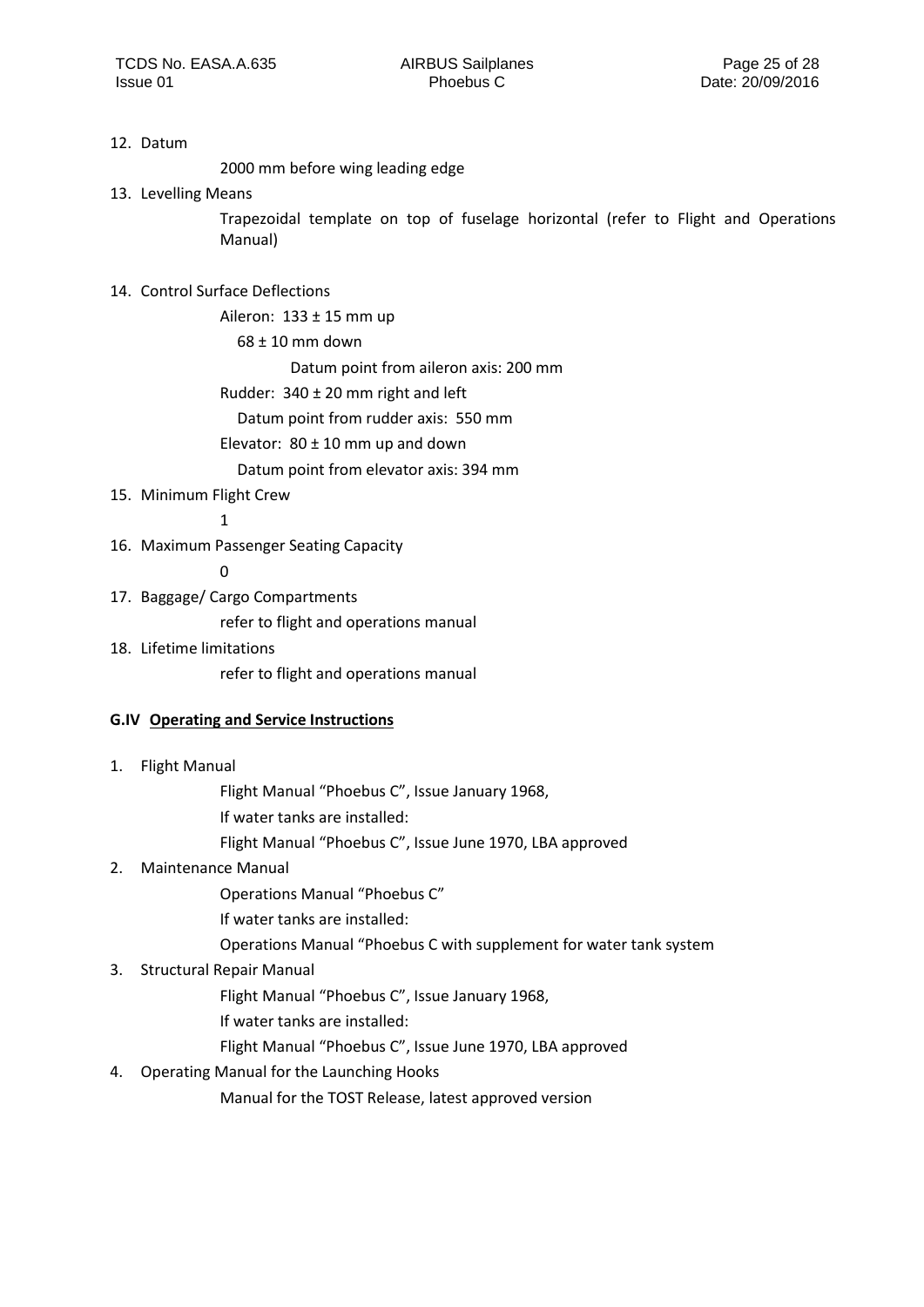## <span id="page-25-0"></span>**G.V Notes**

- 1. Installation of a brake parachute according to Technical Note No. 252-1, dated 30 November 1968, is permissible. Installation must be accomplished by the manufacturer or by an approved repair shop authorized by the manufacturer.
- 2. Operation with water ballast is permissible provided a brake parachtue according to Technical Note No. 252-1 is installed.
- 3. Manufacturing is confined to industrial production
- 4. All parts of the airframe, exposed to sun radiation except the areas for markings and registration as specified by the manufacturer – must have a white colour surface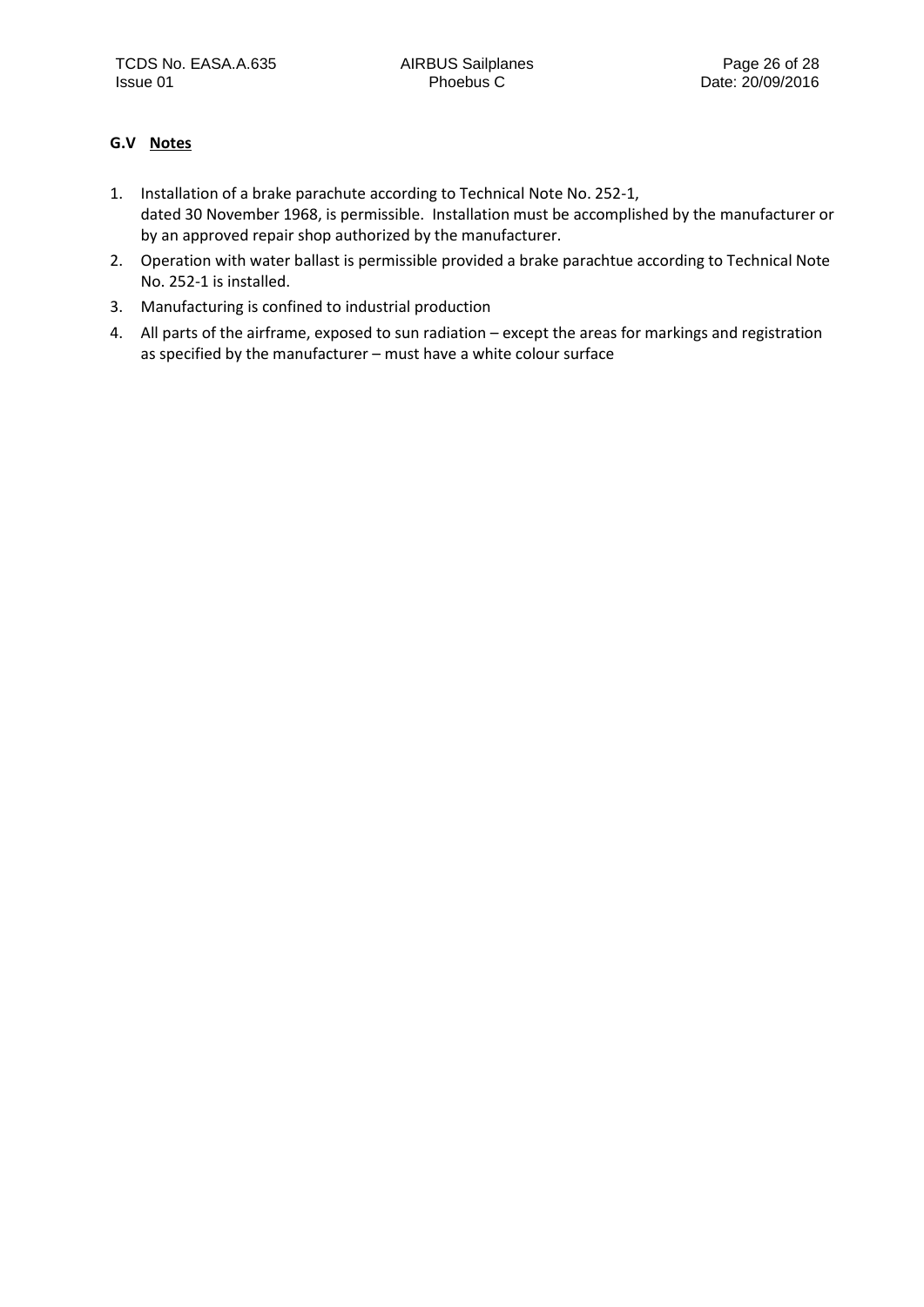## <span id="page-26-0"></span>**SECTION H: ADMINISTRATIVE SECTION**

#### <span id="page-26-1"></span>**H.I Acronyms & Abbreviations**

CAR Civil Aviation Regulations DVL/PfL Deutsche Versuchsanstalt für Luftfahrt / Prüfstelle für Luftfahrtgerät LBA Luftfahrt-Bundesamt N/A Not available TCDS Type Certificate Data Sheet

#### <span id="page-26-2"></span>**H.II Type Certificate Holder Record**

## **Legal entities Bölkow – Airbus Defence And Space**

| Day of Entry | Company name                                                                                                                                    |  |  |  |
|--------------|-------------------------------------------------------------------------------------------------------------------------------------------------|--|--|--|
| No entry     | Contract between Akademische Fliegergruppe Stuttgart<br>and Bölkow Entwicklungen KG regarding the production of<br><b>Phoenix aircraft</b>      |  |  |  |
| No entry     | <b>Entwicklungsgemeinschaft Sport- und Segelflug</b><br><b>Lindenstrasse 4</b><br>8012 Ottobrunn                                                |  |  |  |
| 31.01.1959   | Akademische Fliegergruppe Stuttgart e.V.<br><b>Pfaffenwaldring 35</b><br>70569 Stuttgart                                                        |  |  |  |
| 13.10.1964   | Contract between Entwicklungsgemeinschaft Sport- und Segelflugand<br>Bölkow Apparatebau GmbH regarding the production of 50 Phoebus<br>aircraft |  |  |  |
| 25.06.1962   | Bölkow Entwicklungen KG / Bölkow GmbH, Ottobrunn                                                                                                |  |  |  |
| 14.10.1966   | Bölkow GmbH / Bölkow Apparatebau GmbH / Waggon- und<br>Maschinenbau AG, Donauwörth                                                              |  |  |  |
| 29.06.1972   | Messerschmitt-Bölkow-Blohm GmbH                                                                                                                 |  |  |  |
| 01.04.1992   | Messerschmitt-Bölkow-Blohm AG                                                                                                                   |  |  |  |
| 30.09.1992   | <b>Deutsche Aerospace AG</b>                                                                                                                    |  |  |  |
| 02.01.1995   | Daimler-Benz Aerospace AG                                                                                                                       |  |  |  |
| 17.11.1998   | Daimler Chrysler Aerospace AG                                                                                                                   |  |  |  |